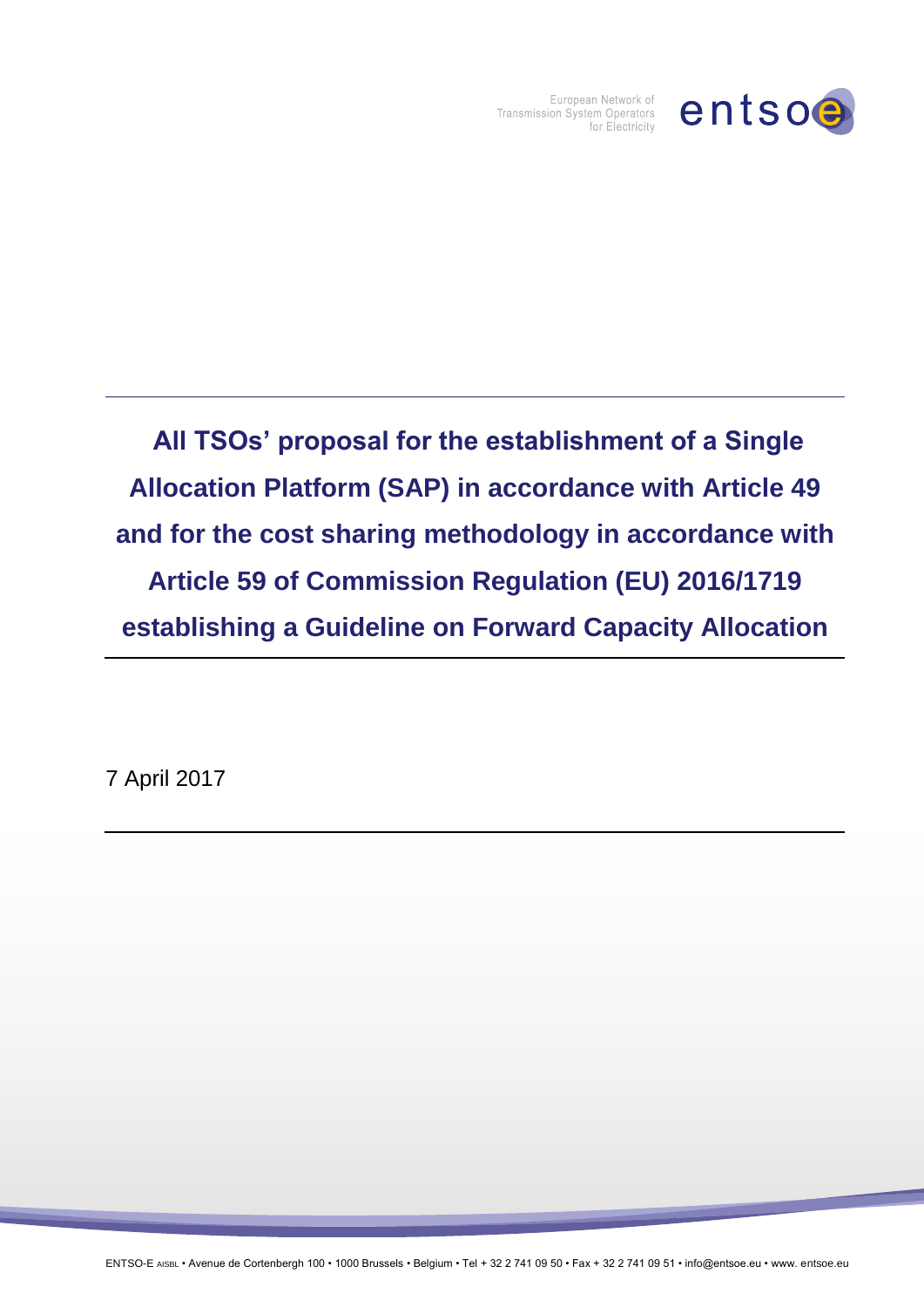

# **Contents**

| Article 1  |    |  |
|------------|----|--|
| Article 2  |    |  |
| Article 3  |    |  |
| Article 4  |    |  |
| Article 5  |    |  |
|            |    |  |
|            |    |  |
|            |    |  |
| Article 6  |    |  |
| Article 7  |    |  |
|            |    |  |
| Article 8  |    |  |
| Article 9  |    |  |
| Article 10 |    |  |
| Article 11 |    |  |
| Article 12 |    |  |
| Article 13 |    |  |
| Article 14 |    |  |
| Article 15 |    |  |
| Article 16 |    |  |
| Article 17 |    |  |
| Article 18 |    |  |
|            | 15 |  |
| Article 20 |    |  |
| Article 21 |    |  |
| Article 22 |    |  |
| Article 23 |    |  |
| Article 24 |    |  |
| Article 25 |    |  |
| Article 26 |    |  |
| Article 27 |    |  |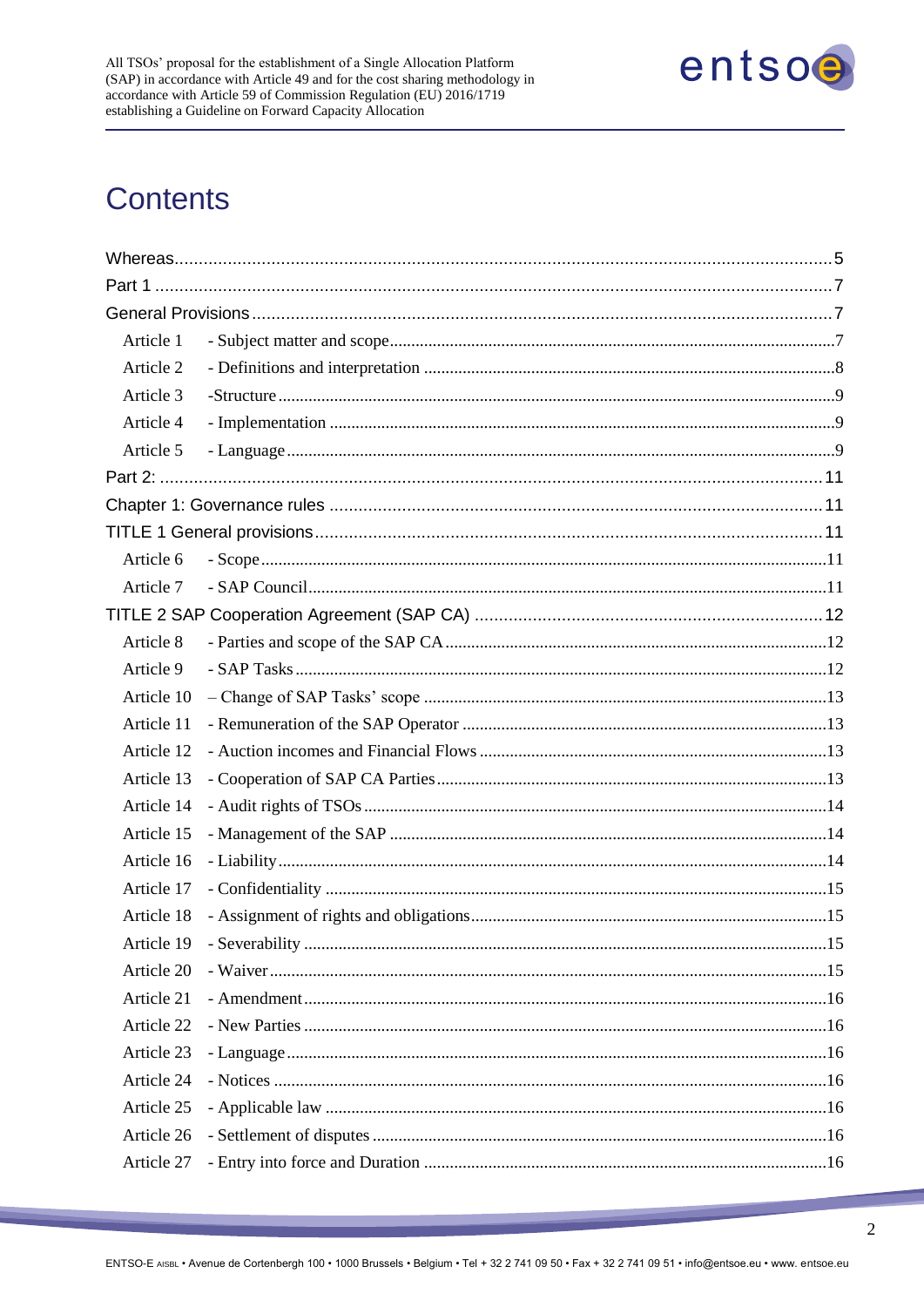

| Article 28 |                                                                                          |  |
|------------|------------------------------------------------------------------------------------------|--|
| Article 29 |                                                                                          |  |
|            |                                                                                          |  |
|            |                                                                                          |  |
|            |                                                                                          |  |
|            |                                                                                          |  |
|            | TITLE 2 Principles of financial settlement and risk management of allocated products  18 |  |
|            |                                                                                          |  |
|            |                                                                                          |  |
|            |                                                                                          |  |
|            |                                                                                          |  |
|            |                                                                                          |  |
|            |                                                                                          |  |
|            |                                                                                          |  |
|            |                                                                                          |  |
|            |                                                                                          |  |
| Article 39 |                                                                                          |  |
| Article 40 |                                                                                          |  |
| Article 41 |                                                                                          |  |
| Article 42 |                                                                                          |  |
| Article 43 |                                                                                          |  |
| Article 44 |                                                                                          |  |
| Article 45 |                                                                                          |  |
| Article 46 |                                                                                          |  |
| Article 47 |                                                                                          |  |
| Article 48 |                                                                                          |  |
| Article 49 |                                                                                          |  |
| Article 50 |                                                                                          |  |
|            |                                                                                          |  |
| Article 51 |                                                                                          |  |
| Article 52 |                                                                                          |  |
|            |                                                                                          |  |
| Article 53 |                                                                                          |  |
| Article 54 |                                                                                          |  |
| Article 55 |                                                                                          |  |
| Article 56 |                                                                                          |  |
|            |                                                                                          |  |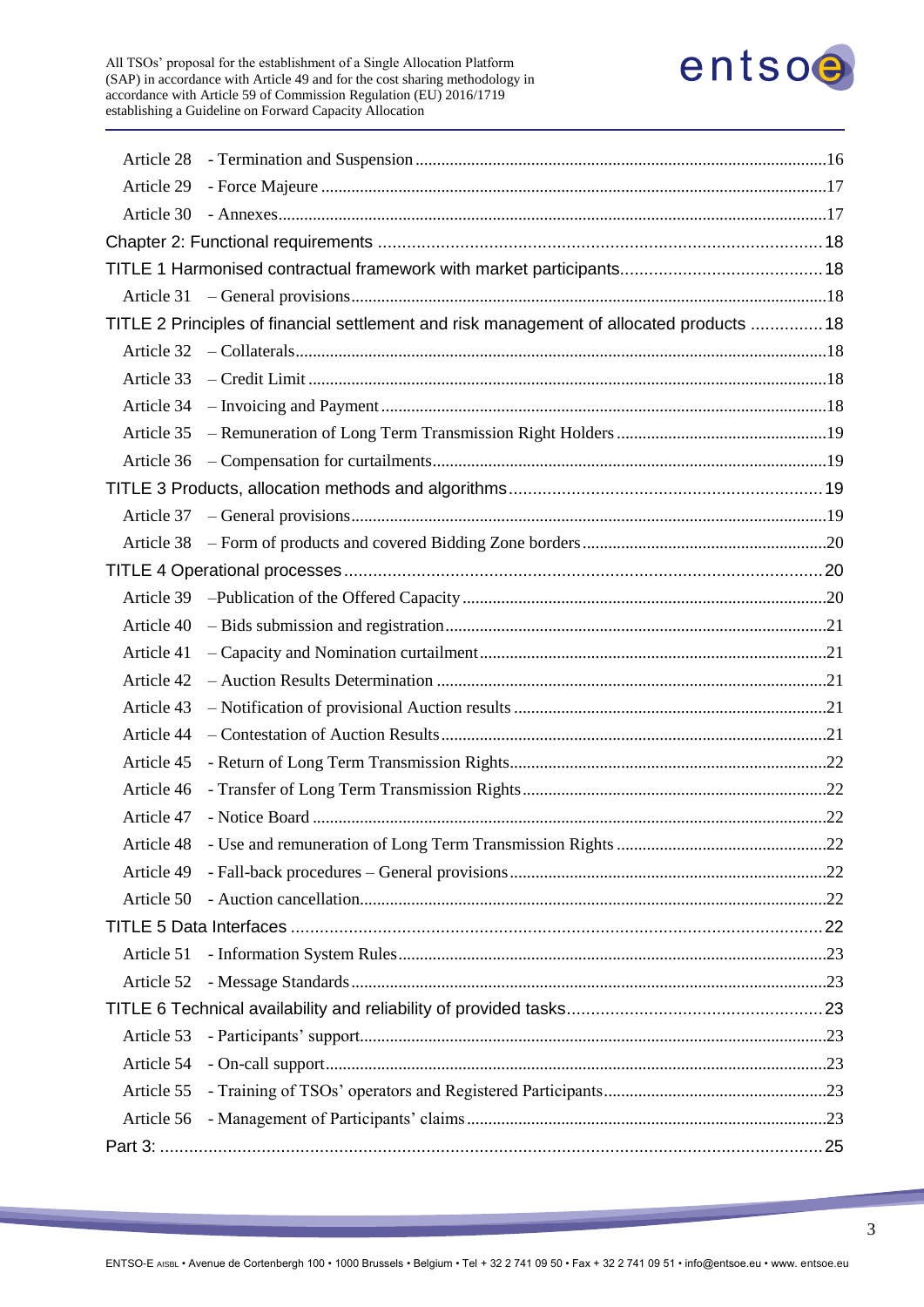

All TSOs' proposal for the establishment of a Single Allocation Platform (SAP) in accordance with Article 49 and for the cost sharing methodology in accordance with Article 59 of Commission Regulation (EU) 2016/1719 establishing a Guideline on Forward Capacity Allocation

| Platform 25 | Article 58 - Costs for the establishment, the development and the operation of the Single Allocation |  |
|-------------|------------------------------------------------------------------------------------------------------|--|
|             |                                                                                                      |  |
|             |                                                                                                      |  |
|             |                                                                                                      |  |
|             |                                                                                                      |  |
|             |                                                                                                      |  |
|             |                                                                                                      |  |
|             |                                                                                                      |  |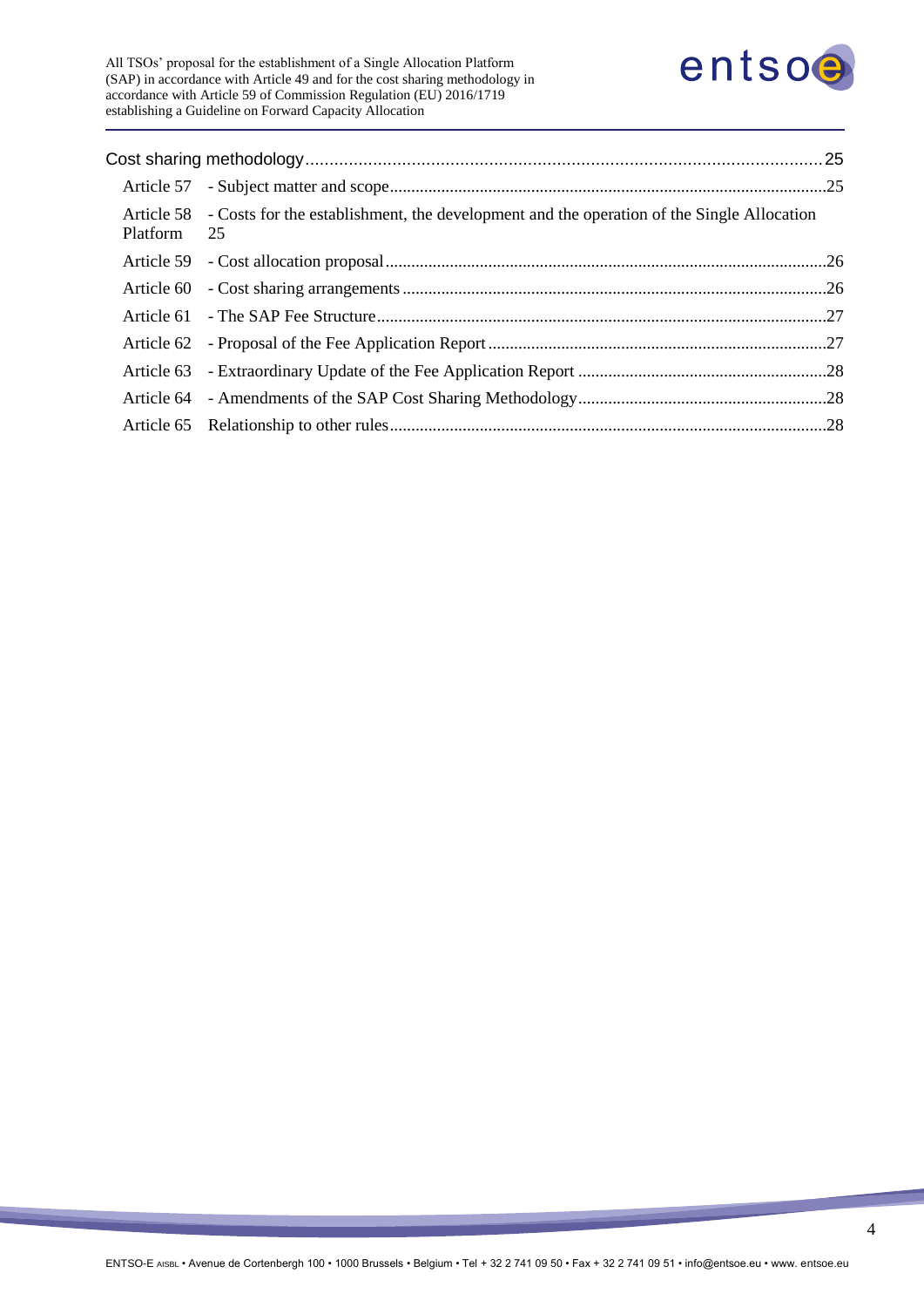

<span id="page-4-0"></span>All TSOs, taking into account the following,

#### **Whereas**

- (1) This document is the common proposal developed by all Transmission System Operators (hereafter referred to as "**TSOs**") for a set of requirements and for the establishment of the Single Allocation Platform (hereafter referred to as "**SAP**") in accordance with Article 49 and for a cost sharing methodology (hereafter referred to as "**SAP Cost Sharing Methodology**") in accordance with Article 59 of Commission Regulation (EU) 2016/1719 establishing a guideline on Forward Capacity Allocation (hereafter referred to as the "**FCA Regulation**"). This proposal is hereafter referred to as the "**SAP Proposal**".
- (2) The SAP Proposal takes into account the general principles, goals and other methodologies set out in the FCA Regulation. The goal of the FCA Regulation is the coordination and harmonisation of forward capacity calculation and allocation in the long-term capacity markets, and it sets requirements for the TSOs to co-operate on a pan-European level; on the level of capacity calculation regions (hereinafter referred to as "**CCRs**"), and across bidding zone borders. The FCA Regulation also sets rules for establishing European Harmonised Allocation Rules and regional/border specific annexes (hereafter referred to as "**HAR**"). The HAR shall contain at least the description of the allocation process/procedure for long-term transmission rights, including the minimum requirements for participation, financial matters, type of products offered in explicit auctions, nomination rules, curtailment and compensation rules, rules for market participants in case they are transferring their long-term transmission rights, the use-itor-sell-it principle, rules as regards force majeure and liability. The HAR should also outline the contractual obligations to be respected by market participants.
- (3) The SAP Proposal lays down the functional requirements, governance, liabilities and cost sharing methodology for the Single Allocation Platform. The SAP shall be able to perform, at least, the execution of the long-term auctions in accordance with the HAR and any associated additional tasks required in the provision of long-term auctions (such as clearing and settlement and on call support) as described in Article 50 of the FCA Regulation ("**SAP Tasks**").
- (4) When developing the SAP Proposal, the following options were examined by all TSOs for the establishment of the SAP:
	- a. appointing one/or more TSO/TSOs (on a rotating basis) to operate the SAP on behalf of all TSOs. This option would have been challenging due to proportionality issues and also the associated costs; or
	- b. appointing an existing entity to perform the SAP Tasks as a vehicle of cooperation among TSOs and on their behalf; or
	- c. creating a new entity to perform the SAP Tasks as a vehicle of cooperation among TSOs and on their behalf; or
	- d. appointing the development and operation of the Single Allocation Platform to a third party independent from the TSOs.
- (5) Having considered the above options, all TSOs conclude that the allocation of capacity being a core task of the TSOs, the SAP Tasks have to be performed by the TSOs either among themselves or by a vehicle of cooperation solely composed of TSOs. They therefore chose to use an existing entity to perform the SAP Tasks as a vehicle of cooperation among TSOs and on their behalf is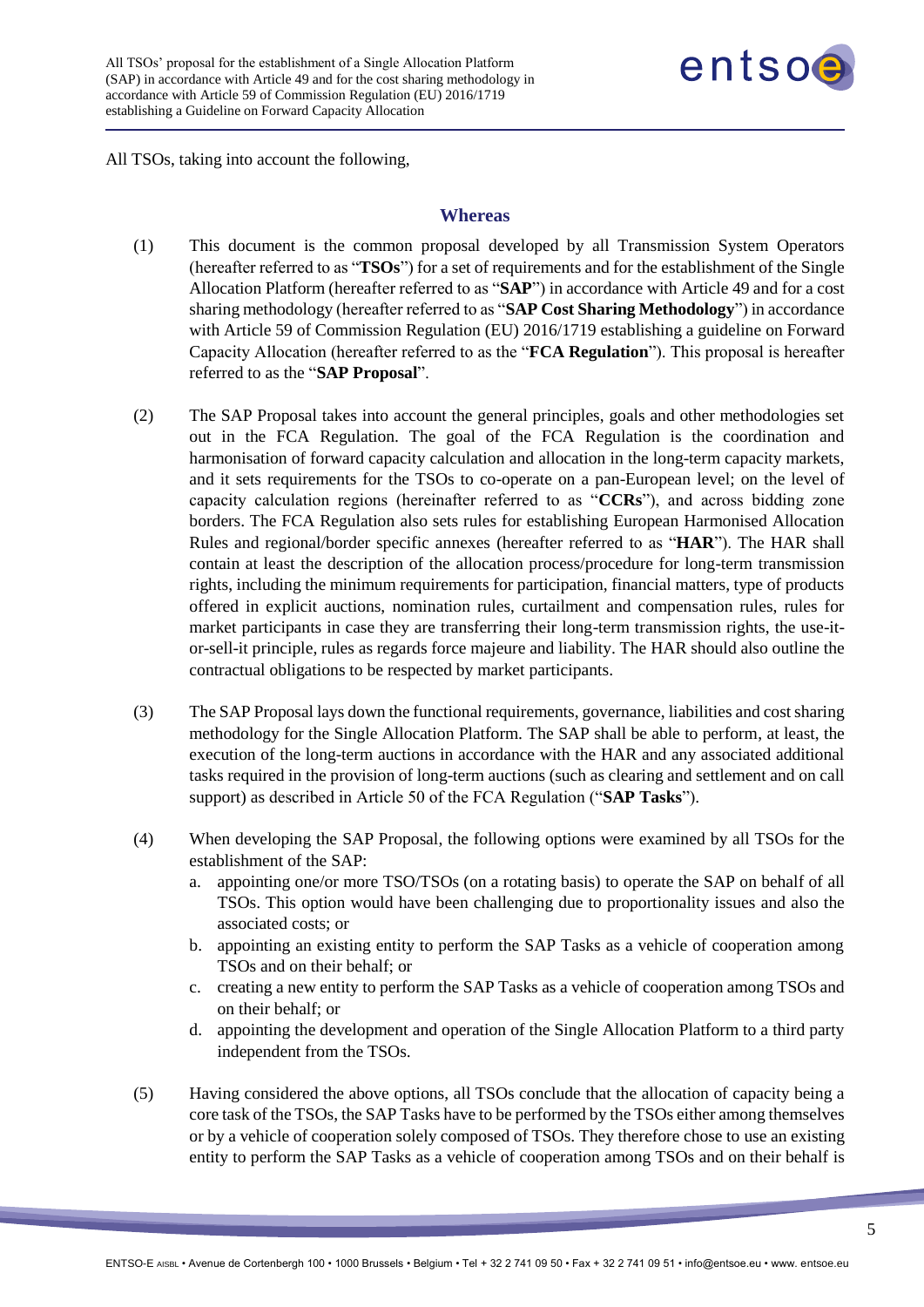

the most efficient and pragmatic approach. All TSOs propose to appoint the Joint Auction Office (hereafter referred to as "**JAO**") due to following reasons:

- a. TSOs have competence for the operation of forward capacity allocation and have thus created a common entity, JAO, to perform this task;
- b. JAO is the result of a merger of the former CASC.EU S.A. and CAO Central Allocation Office GmbH, both having a long history in the execution of long-term auctions and thus already executes the long term auctions on behalf of the majority of TSOs bound by the FCA Regulation;
- c. JAO has already adjusted its tools in order to apply the HAR developed by the relevant TSOs and approved by the relevant NRAs as an early implementation of the FCA Regulation;
- d. JAO is currently the counterparty to the majority of the market participants applying the HAR and covers the majority of the Bidding Zone borders where forward capacity allocation is applicable.
- (6) All TSOs therefore consider that they are able to meet the obligations and requirements of the FCA Regulation by operating the SAP through JAO (hereinafter referred to as "**SAP Operator**").
- (7) This SAP Proposal contains in Part 1 the general rules for the entire SAP proposal. Part 2 describes the governance principles of the SAP and its functional requirements in accordance with Article 49 of the FCA Regulation. These should be implemented and followed by the TSOs through the SAP.
- (8) Part 3 of the SAP Proposal describes the SAP Cost Sharing Methodology in accordance with Article 59 of the FCA Regulation. JAO performs many tasks. Therefore, there are also costs for tasks other than the SAP Tasks that are commonly shared. With the cost sharing methodology, it is clarified that all TSOs shall share the costs for the establishment and operation of the SAP only. Such costs include direct and indirect costs defined in the SAP Cost Sharing Methodology. The SAP Cost Sharing Methodology also follows essential general principles for cost sharing which needs to:
	- a. be reasonable, efficient and proportionate to operational costs as required in Article 59 of the FCA Regulation;
	- b. be fair and non-discriminatory;
	- c. be fully transparent and auditable;
	- d. reflect nature of costs and their relation to the establishment and operation of the SAP;
	- e. be attractive for new and existing parties; and
	- f. bring benefits and savings for all TSOs.
- (9) According to Article 4 (8) of the FCA Regulation, the expected impact of the SAP Proposal on the objectives of the FCA Regulation has to be described and is presented below.
- (10) The SAP Proposal generally contributes to the achievement of the objectives of Article 3 of FCA Regulation. In particular, the SAP Proposal serves the objective of promoting effective long-term cross-zonal trade with long-term cross-zonal hedging opportunities for market participants as the establishment of a single trading platform harmonises and simplifies the trading activities for long-term products across European borders.
- (11) The objective of optimising the allocation of long-term cross-zonal capacity is achieved with this SAP Proposal, notably because the coordination in the auctions calendar is centralised and the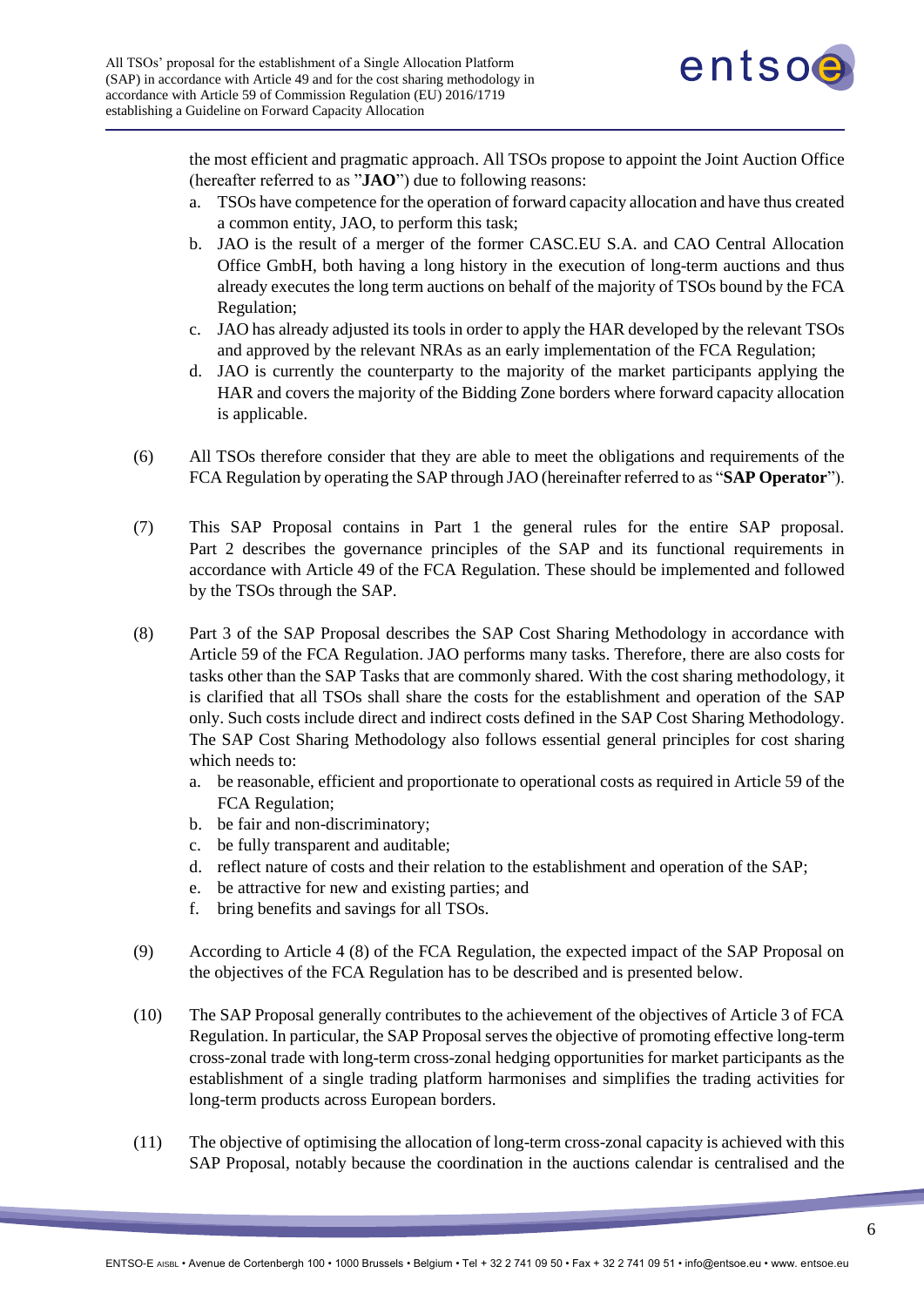

allocation is based on transparent contractual and operational rules, with a single contractual framework that facilitate the access to all market participants in a non discriminatory way. Besides, by auctioning forward capacities through a vehicle of cooperation that also performs other tasks, in particular explicit allocation for other timeframes, the choice of TSOs in this SAP Proposal ensures an optimisation of costs that will benefit to the community

- (12) Through this SAP Proposal, the TSOs fulfil their obligations under the directive 2009/72/EU and the FCA Regulation to ensure the provision of non-discriminatory access to long-term crosszonal capacity by centralising the process of entitlement to all European borders for all market participants.
- (13) Furthermore, the SAP Proposal ensures fair and non-discriminatory treatment of all affected parties, as it sets rules to be applied by all TSOs. Additionally, the SAP Proposal assures transparency when accessing forward capacity allocation related information.
- (14) Further, the SAP Proposal provides for a regime which respects the need for a fair and orderly forward capacity allocation and orderly price formation as a harmonised set of allocation rules is envisaged with a single capacity allocation algorithm in the allocation.
- (15) Regarding the objective of transparency and reliability of information on forward capacity allocation, the SAP Proposal assures a single and centralised source of information related to forward capacity allocation.
- (16) The SAP Proposal should foster liquidity by easing access to the market in a non-discriminatory and cost-efficient manner, taking into account the existing allocation process.
- (17) Also the SAP Proposal contributes to the efficient long-term operation and development of the electricity transmission system and electricity sector in the Union, as it optimises allocation of long-term capacity, reflecting congestion on all EU borders in an efficient way.
- (18) In conclusion, the SAP Proposal contributes to the general objectives of the FCA Regulation to the benefit of all market participants and electricity end consumers.

## <span id="page-6-1"></span><span id="page-6-0"></span>SUBMIT THE FOLLOWING SAP PROPOSAL TO ALL REGULATORY AUTHORITIES:

## **Part 1**

#### <span id="page-6-2"></span>**General Provisions**

## **Article 1 - Subject matter and scope**

1. All TSOs lay down in this SAP Proposal the functional requirements, governance, liabilities and cost sharing requirements for the SAP. The SAP shall enable the TSOs to fulfil the requirements of Article 50 of the FCA Regulation and will cover all Bidding Zone borders where forward capacity allocation applies according to the applicable HAR, as amended from time to time in accordance with the FCA Regulation.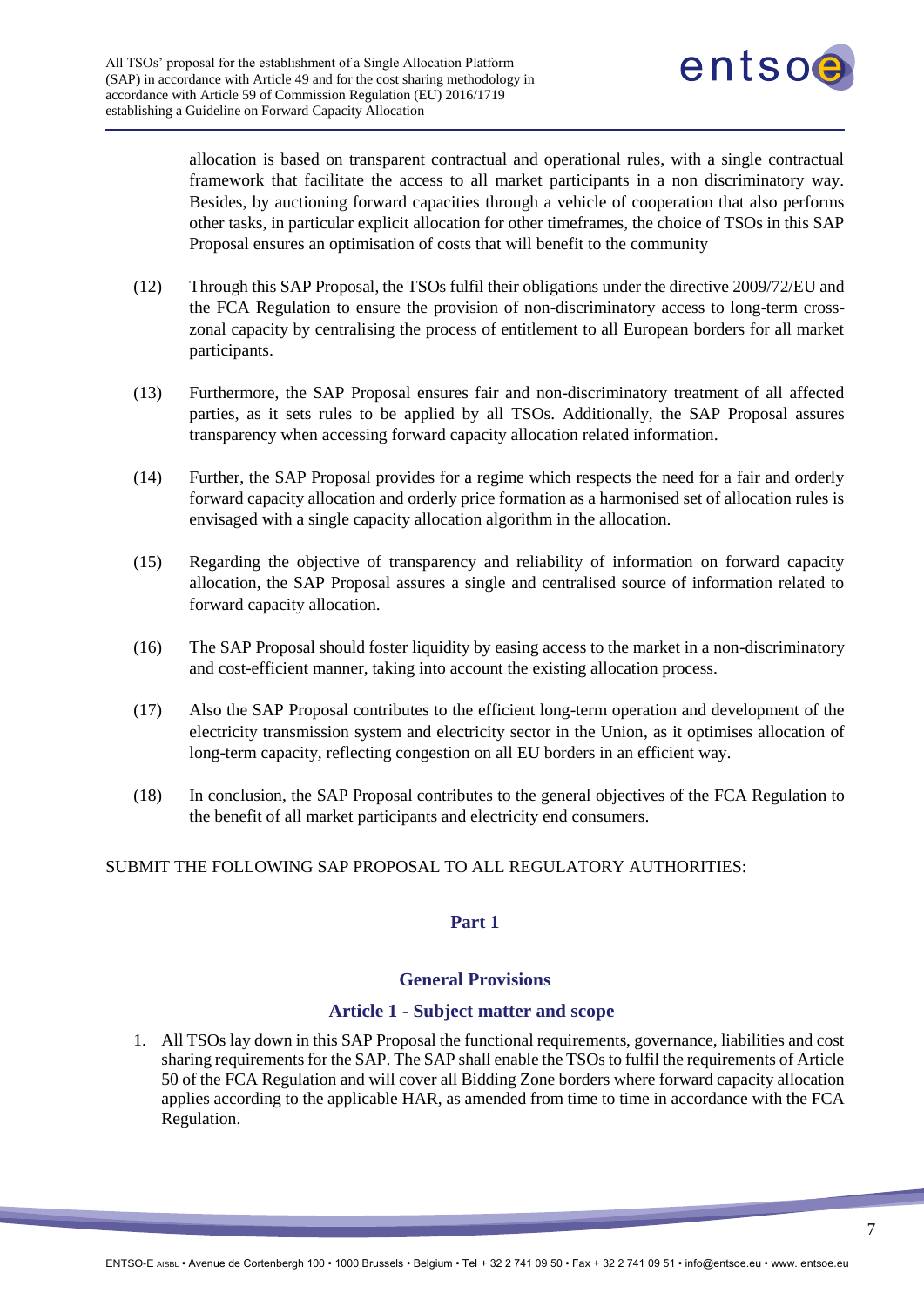

- 2. All TSOs agree to use JAO as the SAP Operator and shall ensure through the SAP Operator, as a vehicle of cooperation, that the SAP is operational and complies with the functional requirements of this SAP Proposal, the HAR and the FCA Regulation.
- 3. The mutual rights, obligations and liabilities between all TSOs and the SAP Operator for the development and operation of the Single Allocation Platform will be laid down in a SAP Cooperation Agreement in accordance with Part 2 Title 2 of this SAP Proposal.
- 4. The terms in the SAP Cooperation Agreement shall be without prejudice to any other obligations of the TSOs in accordance with the FCA Regulation.
- 5. Any other tasks performed by the SAP Operator on behalf of one or more TSOs which do not relate to the SAP Tasks fall out of the scope of this SAP Proposal.

## **Article 2- Definitions and interpretation**

- <span id="page-7-0"></span>1. For the purpose of the establishment of the SAP, terms used in this document shall have the meaning of the definitions included in the Commission Regulation (EU) No. 2015/1222, the FCA Regulation, the HAR as amended from time to time, Regulation (EC) 714/2009, Directive 2009/72/EC and Commission Regulation (EU) 543/2013. All TSOs and the SAP Operator shall use the same terms in the agreements to be concluded and other documents to be prepared in accordance with the SAP Proposal.
- 2. In addition, in this SAP Proposal, unless the context requires otherwise, the following terms shall have the meaning below:
	- a. "Auction Results" includes the determination of the total quantity of the allocated long-term transmission rights per Bidding Zone border and direction, identification of winning Bids to be fully or partially satisfied and determination of the Marginal Price per Bidding Zone border and direction;
	- b. "Message Standards" means set of standardized messages required for the use of Auction Tool;
	- c. "Operational Procedures" means the procedures defining the operational process in relation to respective tasks and for respective Bidding Zone borders and/or TSOs;
	- d. "Allocation Border(s)" means the Bidding Zone border(s) and/or their subsets as listed in the applicable HAR where the entity appointed as the SAP Operator is auctioning the products for the long-term timeframe;
	- e. "Fee Application Report" means an annual report submitted by the SAP Operator to the relevant SAP body in which the results of the fee calculation is provided for all TSOs in accordance with the SAP Cost Sharing Methodology;
	- f. "SAP Council" means the communication and decision making forum between all TSOs and the SAP Operator established with the SAP Cooperation Agreement for the monitoring and the governance of SAP Tasks dealing with the implementation of the SAP Cooperation Agreement and the HAR, with direct decision making power as per Article 7; and
	- g. "SAP Cooperation Agreement" or "SAP CA" means the agreement between all TSOs and the SAP Operator for the provision of the SAP Tasks;
	- h. "SAP CA Parties" means all TSOs and the SAP Operator party to the SAP CA;
	- i. "SAP Operator" means the vehicle of cooperation providing the SAP Tasks on behalf of all TSOs, in particular the operation of the SAP;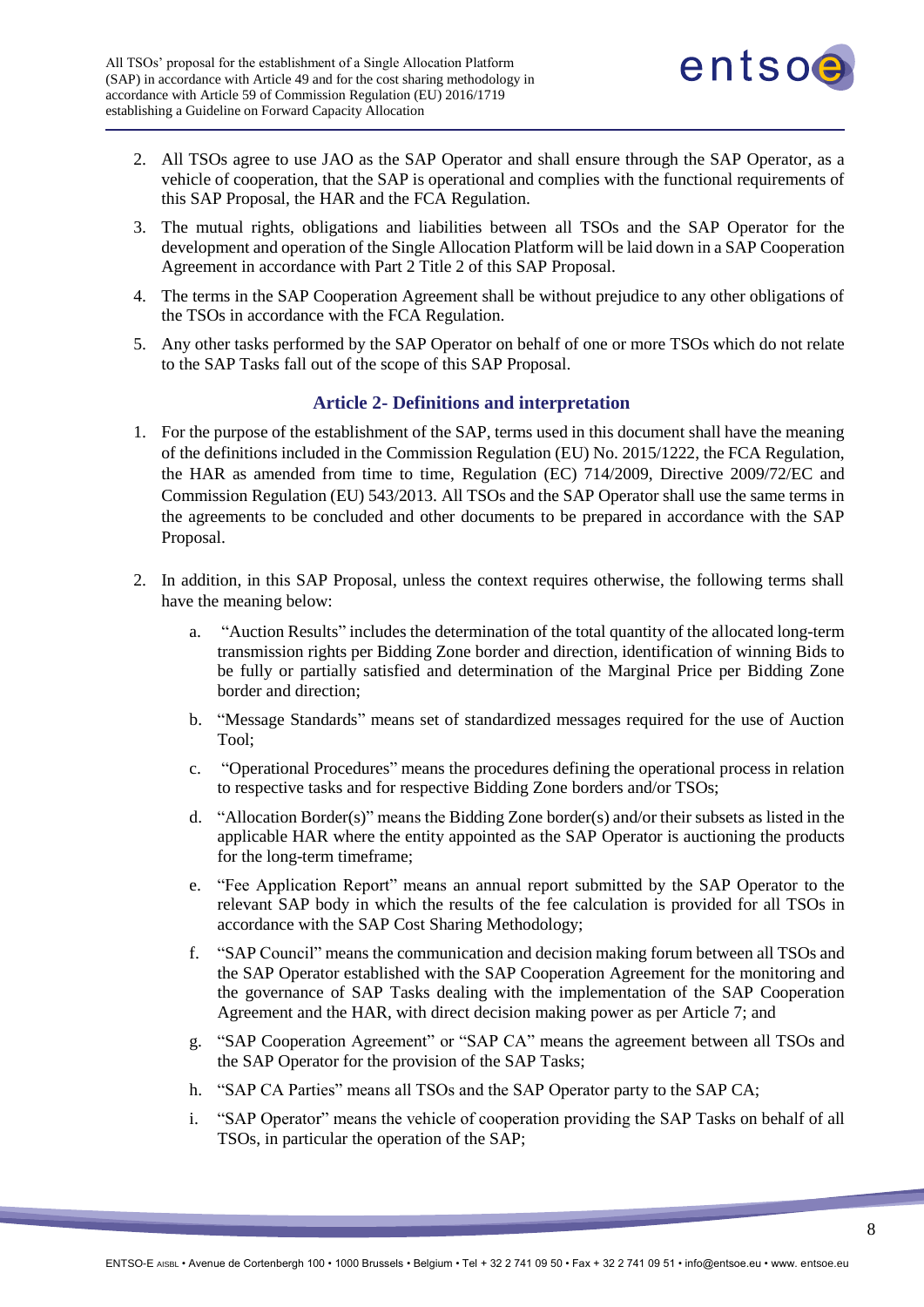

- j. "Yearly Calendar Product" means a product with a delivery period starting on January  $1<sup>st</sup>$ and ending on December 31<sup>st</sup> of the same year.
- k. "Yearly Non-Calendar Product" means a product with a delivery period starting on October 1<sup>st</sup> and ending on September 30<sup>th</sup> of the following year.
- l. "Seasonal Product" means a product with a 6 calendar months delivery period either starting on October 1<sup>st</sup> and ending on March 31<sup>st</sup> of the following year or starting on April 1<sup>st</sup> and ending on September  $30<sup>th</sup>$  of the same year.
- m. "Quarterly Product" means a product with a 3 calendar months delivery period either :
	- starting on January  $1<sup>st</sup>$  and ending on March  $31<sup>st</sup>$
	- starting on April  $1<sup>st</sup>$  and ending on June  $30<sup>th</sup>$
	- starting on July  $1^{st}$  and ending on September  $30^{th}$
	- starting on October  $1<sup>st</sup>$  and ending on December  $31<sup>st</sup>$
- n. "Monthly Product" means a product with a calendar month delivery period starting on the  $1<sup>st</sup>$ day of the calendar month and ending on the last day of the same calendar month.
- o. "Weekly Product" means a product with a five days delivery period starting on a Monday and ending on Friday of the same week.
- p. "Week-end Product" means a product with a two days delivery period starting on a Saturday and ending on a Sunday.
- 3. In addition, in this SAP Proposal, unless the context requires otherwise:
	- a. the singular indicates the plural and vice versa;
	- b. the table of contents and headings are inserted for convenience only and do not affect the interpretation of this SAP Proposal;
	- c. the reference time zone is Central European Time (CET) and
	- d. any reference to legislation, regulations, directives, orders, instruments, codes or any other enactment shall include any modification, extension or re-enactment of it when in force.

#### **Article 3-Structure**

<span id="page-8-0"></span>The SAP Proposal sets out in Part 2 and 3 the detailed rules for the following:

- a. Part 2: the SAP governance rules and SAP functional requirements; and
- b. Part 3: the SAP Cost Sharing Methodology.

#### **Article 4- Implementation**

- <span id="page-8-1"></span>1. In accordance with Article 48(1) of the FCA Regulation, all TSOs shall ensure that the SAP is operational and complies with the functional requirements within twelve months after the national regulatory authorities have approved the SAP Proposal or a decision has been taken by the Agency in accordance with Article 4(9) to (11) of the FCA Regulation.
- <span id="page-8-2"></span>2. For Direct Current Interconnectors, concerned TSOs shall ensure the SAP is operational and complies with the functional requirements specific to their forward capacity allocations no later than 24 months after the national regulatory authorities have approved the SAP Proposal or a decision has been taken by the Agency in accordance with Article 4(9) to (11) of the FCA Regulation

## **Article 5- Language**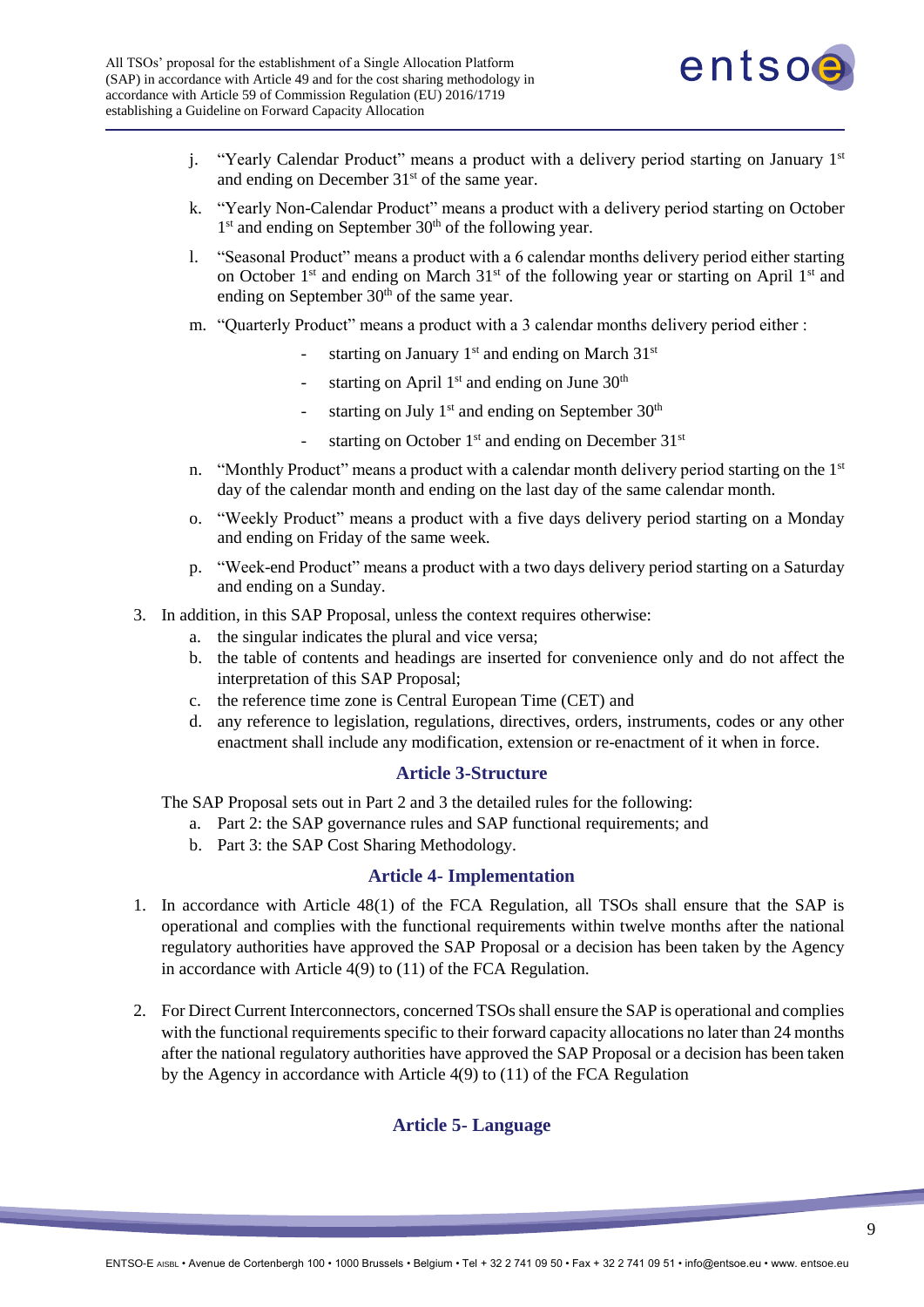

The reference language for this SAP Proposal shall be English. For the avoidance of doubt, where TSOs need to translate this SAP Proposal into their national language(s), in the event of inconsistencies between the English version published by all TSOs in accordance with Article 4(13) of the FCA Regulation and any version in another language the relevant TSOs shall, in accordance with national legislation, provide the relevant NRAs with an updated translation of the SAP Proposal.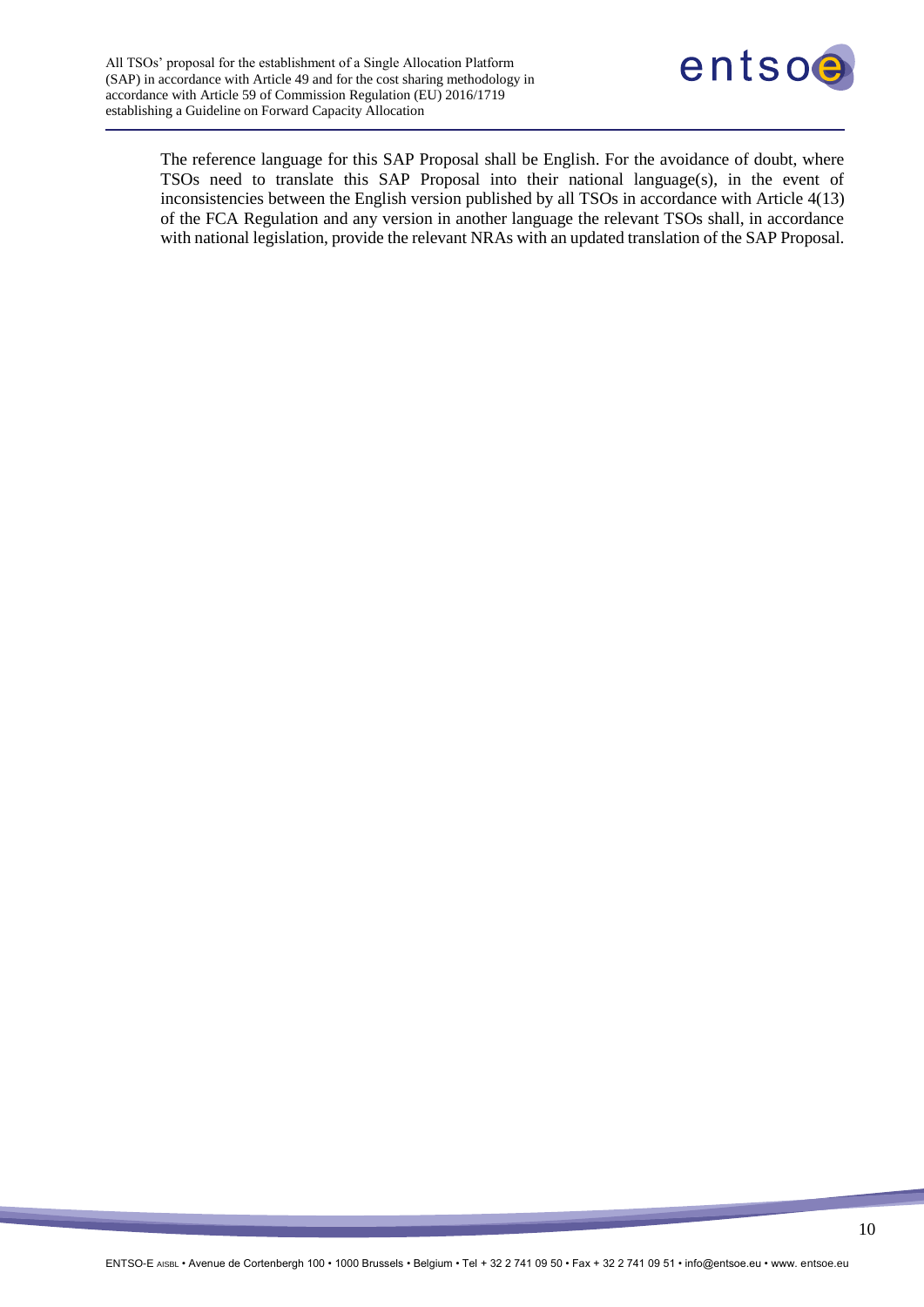

# **Part 2:**

## **Chapter 1: Governance rules**

# **TITLE 1**

#### **General provisions**

## **Article 6- Scope**

- <span id="page-10-3"></span><span id="page-10-2"></span><span id="page-10-1"></span><span id="page-10-0"></span>1. In accordance with the FCA Regulation, all TSOs have the responsibility to establish and operate the SAP.
- 2. On this basis, all TSOs acknowledge and agree that the SAP Operator is established and operates the SAP, on behalf of the TSOs, in accordance with the legal framework of the place where it is officially registered.
- 3. All TSOs and the SAP Operator shall participate in the SAP Council signing the SAP CA to fulfil the SAP Tasks in accordance with the FCA Regulation.

#### <span id="page-10-4"></span>**Article 7 - SAP Council**

- 1. All TSOs shall cooperate through the SAP Operator as an existing vehicle of cooperation and shall sign the SAP CA to be member of the SAP Council.
- 2. The SAP Council shall follow the rules set out in the SAP CA in accordance with Article 8.
- 3. All SAP CA Parties are members of the SAP Council.
- 4. The concerned TSOs that are SAP CA Parties shall decide within the SAP Council on Operational Procedures per Bidding Zone border or per CCR where applicable.
- 5. The SAP Council shall be the sole competent body for deciding on matters related only to the fulfilment of the SAP Tasks in accordance with the FCA Regulation and as specified below:
	- a. all matters regarding the Operational Procedures related to the functional requirements in accordance with Article 7(4) of this SAP Proposal and Article 49 of the FCA Regulation;
	- b. all matters mentioned in the SAP Cost Sharing Methodology related to the establishment, the development and the operation of the SAP as defined in the Articles 57 to 65 of the SAP Proposal and in accordance with Article 59 of the FCA Regulation;
	- c. any appointment of a third party with the tasks of financial clearing and settlement of Auctions with regard to SAP Tasks in accordance with Article 12 (1) of the SAP Proposal;
	- d. to ensure regular reporting from the SAP Operator to all TSOs (regular written report, periodic meetings, calls and also extraordinary reports), including the content and regularity of the reports;
	- e. to ensure satisfactory performance of the SAP and defining appropriate actions when needed; and;
	- f. all maters related to the calculation and validation of the fees to be paid by all TSOs for the SAP Tasks.
- 6. For decisions under paragraph 5(a) of this Article, decisions shall be taken unanimously by the concerned TSOs that are SAP CA Parties per Bidding Zone border or per CCR where applicable. In case unanimity cannot be reached at the first round between the concerned TSOs that are SAP CA Parties, alternative proposals shall be submitted for a second round. The SAP Operator shall have an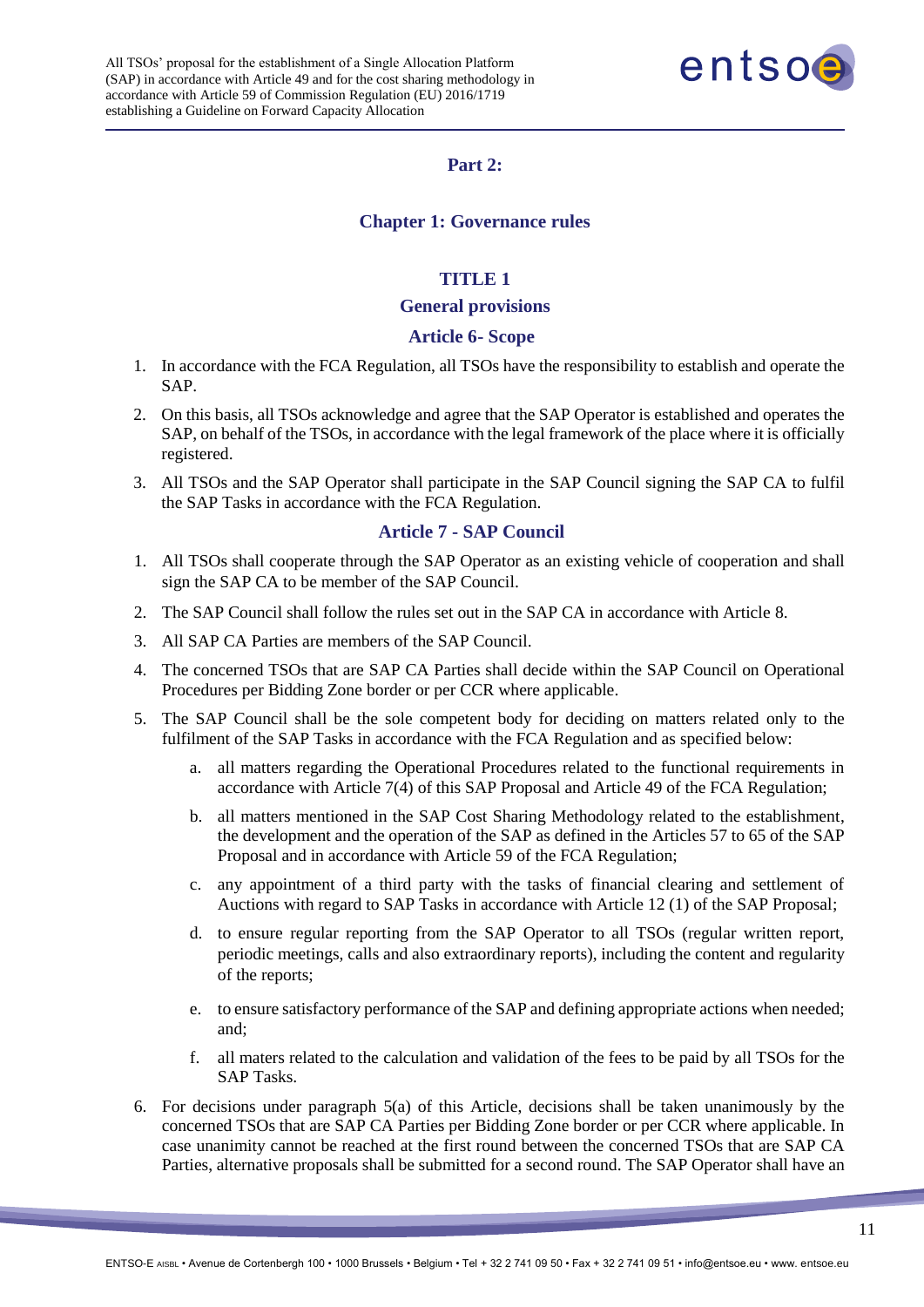

advisory role and shall be consulted on the recommended decisions by the concerned TSOs. Where the unanimous decision of concerned TSOs can lead to significant risks and operational costs for the SAP Operator, the decision on such Operational Procedures shall be taken by all TSOs that are SAP CA Parties and qualified majority principles in accordance with Article 4(2) of the FCA Regulation shall apply

7. For decisions pursuant to paragraphs5(b)-5(f) decisions shall be taken unanimously by all TSOs that are SAP CA Parties. In case unanimity cannot be reached, alternative proposals shall be submitted for a second round. In case unanimity cannot be reached at the second round, qualified majority principles in accordance with Article 4(2) of the FCA Regulation shall apply. The SAP Operator shall have an advisory role and shall be consulted on the recommended decisions by TSOs.

## **TITLE 2**

## <span id="page-11-1"></span>**SAP Cooperation Agreement (SAP CA)**

# **Article 8 - Parties and scope of the SAP CA**

- <span id="page-11-0"></span>1. The SAP CA shall be consistent with the objectives of the FCA Regulation.
- 2. The SAP CA shall set forth all rights and obligations of the SAP CA Parties and contain all relevant Operational Procedures related to the SAP Tasks listed in Article 50 of the FCA Regulation. The SAP CA shall supersede all previous agreements, whether oral or in writing, between the SAP CA Parties relating to the same scope of SAP Tasks and delivery period for long-term transmission rights. The SAP CA shall comply with the rules set out in the present SAP Proposal, without limitation to other arrangements which may be necessary.
- 3. The TSOs shall explicitly establish and operate through the SAP Operator the SAP in compliance with the SAP CA, the applicable HAR and the functional requirements as proposed by all TSOs in accordance with Article 49(2) of the FCA Regulation.
- 4. During the execution of the SAP Tasks, the SAP Operator shall act on behalf of the TSOs but on its own name unless otherwise agreed by the SAP CA Parties. The SAP Operator shall be the counterparty to the Registered Participants regarding the rights and obligations arising from the HAR, including any contractual liability in relation to the obligations under the Participation Agreement and the HAR for all tasks related to the SAP.

## **Article 9- SAP Tasks**

<span id="page-11-2"></span>The SAP Operator shall provide for at least the following tasks:

- a. the registration of market participants;
- b. providing a single point of contact to market participants;
- c. the operation of auction procedures;
- d. the financial settlement of allocated long-term transmission rights with market participants, including management of collaterals;
- e. the cooperation with a clearing house, if required by the common rules for the implementation of FTRs - obligations pursuant to Article 34 of the FCA Regulation;
- f. the organisation of a fallback procedure pursuant to Article 42 and 46 of the FCA Regulation;
- g. enabling the return of long-term transmission rights pursuant to Article 43 of the FCA Regulation;
- h. facilitating the transfer of long-term transmission rights pursuant to Article 44 of the FCA Regulation;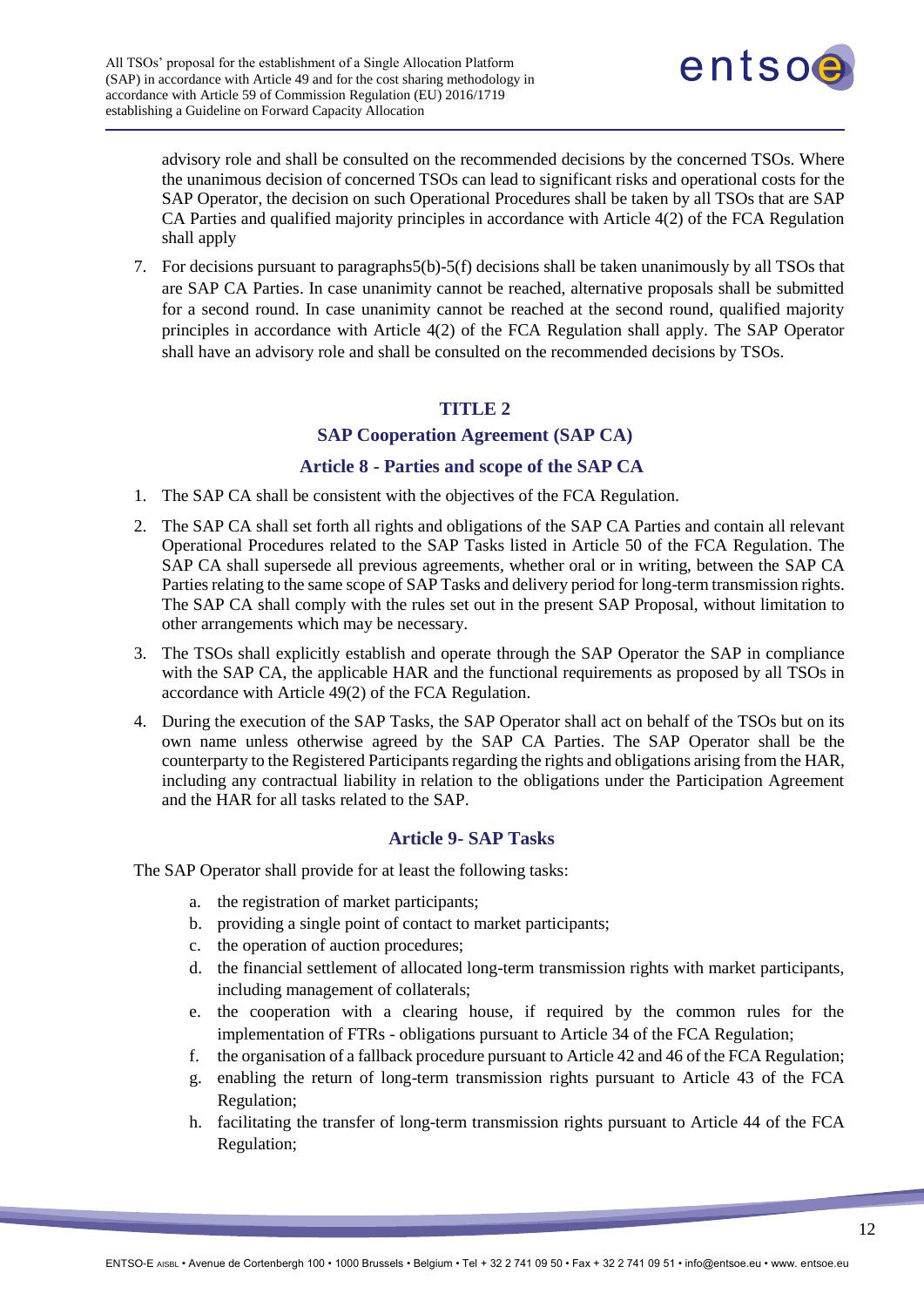

- i. the publication of market information pursuant to Article 47 of the FCA Regulation;
- j. providing and operating interfaces for data exchange with market participants; and
- k. reporting the relevant information upon prior decision of TSOs and on behalf of TSOs.

#### **Article 10– Change of SAP Tasks' scope**

- <span id="page-12-0"></span>1. The SAP CA shall provide rules to ensure that any change of the HAR or the FCA Regulation is communicated by TSOs to the SAP Operator in order to assess the change and prepare its implementation.
- 2. In case of inconsistency between the HAR or the FCA Regulation and the SAP CA, the HAR or the FCA Regulation shall prevail and the SAP CA shall be adapted accordingly

#### **Article 11- Remuneration of the SAP Operator**

- <span id="page-12-1"></span>1. The SAP CA shall contain rules regarding the financial contribution of each TSO to the SAP Tasks, including the regularity of calculation and payment of the fee to be paid by the TSOs. It shall also be stated that every TSO is responsible solely for its own fee and that TSOs do not bear joint and several liability regarding the fees payable to the SAP Operator.
- 2. The SAP CA shall include a detailed process on calculating the fee of the SAP Tasks, including the composition, checking procedure and finalization of the Fee Application Report in accordance with the SAP Cost Sharing Methodology. The SAP CA shall contain the process of adjusting the fees during the year by the SAP Operator. Each TSO shall contribute to the remuneration of the SAP Operator up to its annual fee calculated in accordance with the SAP Cost Sharing Methodology defined in Chapter 3.
- 3. The SAP CA shall regulate the content and issuance of invoices, deadline of payments and process for contestation and correction of invoices.

#### <span id="page-12-2"></span>**Article 12 - Auction incomes and Financial Flows**

- 1. The SAP Operator operates the financial clearing and settlement of all Auctions with regard to SAP Tasks or appoints a third party with this task for all or some Auctions subject to Article 14, furthermore the invoicing of the Registered Participants according to the conditions of the HAR and the Operational Procedures. In case of appointment of a third party, the SAP Operator shall seek the approval of the SAP CA Parties.
- 2. The SAP Operator will distribute the Auction incomes (revenues) to the TSOs according to the Operational Procedures.
- 3. The SAP CA shall regulate the process of triggering the collaterals by the SAP Operator in case that Registered Participants fail to pay their debts or part thereof. The SAP CA Parties shall agree on principles of debtor risks (e.g. which part of the collaterals can be triggered).
- 4. The SAP CA shall contain settlement rules in case of curtailment, off-setting and reconciliation in accordance with the FCA Regulation and the HAR.

#### <span id="page-12-3"></span>**Article 13 - Cooperation of SAP CA Parties**

The SAP CA shall contain rules about the cooperation structures between the SAP CA Parties as follows:

a. creation of a users' group: the users' group shall serve as a consultation forum of the SAP CA Parties, organised by the SAP Operator on behalf of all TSOs to gather feedback and requests on the IT interfaces and the SAP Tasks;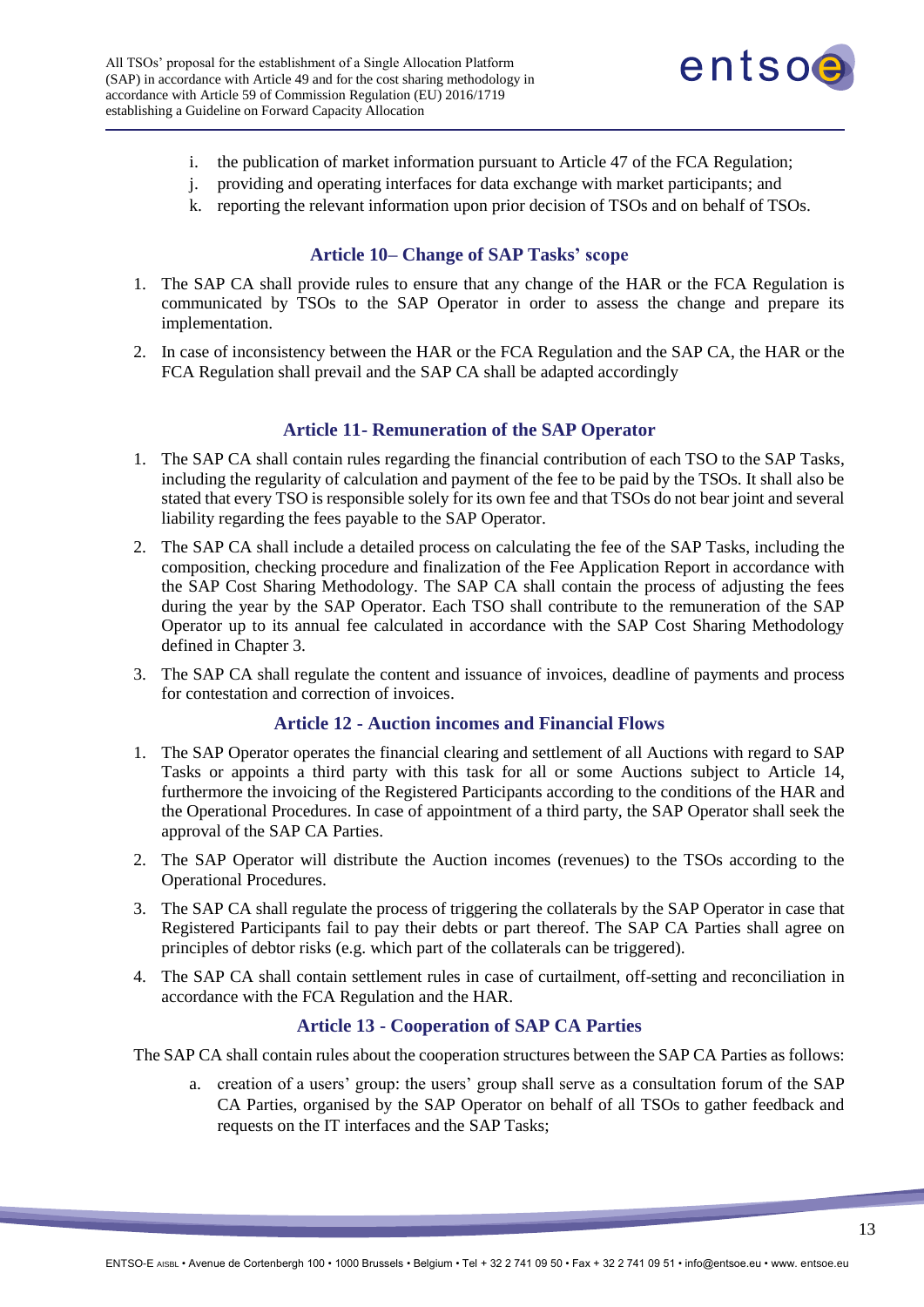

- b. the SAP CA Parties shall agree within the SAP CA on detailed tasks and organisational issues of the SAP Council;
- c. the SAP CA Parties shall agree on rules about regular reporting from the SAP Operator to the TSOs (regular written report, periodic meetings, calls and also extraordinary reports), including the content and regularity of the reports).
- d. following a request that a specific TSO may submit at its own discretion, the SAP Operator shall communicate to the relevant NRA the information indicated in the TSO's request and on its behalf;
- e. the SAP CA Parties shall also agree on which data shall be exchanged by email including but not limited to the Auction Calendar, the Offered Capacity and the Auction Results; and
- f. the SAP CA shall fix rules on the working hours when the SAP Operator shall be available for the TSOs.

# **Article 14- Audit rights of TSOs**

<span id="page-13-0"></span>Each TSO shall have the right to monitor/audit the fulfilment of the SAP Operator's obligations related to the establishment, the development and the operation of the SAP by an independent, internationally recognised, certified public audit firm. The SAP CA shall contain the activities/processes, which shall be audited, the rules for calling for audit, the rules for the sharing of the audit costs as well as other detailed rules.

## **Article 15- Management of the SAP**

- <span id="page-13-1"></span>1. The SAP CA Parties shall agree on the availability of the Auction Tool, resolution of forced outage of the Auction Tool, test of relevant system updates and making available the manuals in English for the users of the Auction Tool.
- 2. In case the agreed level of performance is not reached, all TSOs shall take appropriate actions covered in the SAP CA.

## <span id="page-13-2"></span>**Article 16 - Liability**

- 1. The SAP CA shall state that each Party shall be liable for damages the Party is responsible for (Defaulting Party) and shall include rules of liability between the SAP CA Parties and rules of liability in relation to third party claims.
- 2. Regarding the liability between the Parties, the following shall be determined in the CA:
	- a. Except for cases of force majeure, SAP CA Parties shall be entitled to claim compensation for any and all losses, damages, charges, fees or expenses, which were foreseeable and unforeseeable and which can be considered as direct damage, resulting from a breach of the SAP CA or the HAR. Loss of Auction revenues shall constitute direct damage;
	- b. SAP CA Parties shall fix a cap of liability for breaching confidentiality obligations;
	- c. Parties shall fix a cap of liability for breaches of the SAP CA or the HAR (being understood that such a cap shall be different from the one set out for the breaches of confidentiality obligations);
	- d. SAP CA Parties shall have no cap in case of gross negligence, wilful misconduct, fraud or intentional breach;
	- e. SAP CA Parties shall not bear joint and several liability towards each other; and
	- f. SAP CA Parties shall not be liable for indirect damages (loss of goodwill, loss of business, loss of profit, etc.), except in case of gross negligence, wilful misconduct, fraud or intentional breach.
- 3. Regarding the liability in relation to third party claims the following shall be determined in the CA:
	- a. SAP CA Parties facing a claim for damages (Defending Party) suffered by a third party shall notify the other Parties promptly, and inform them to the possible extent about the content of the claim;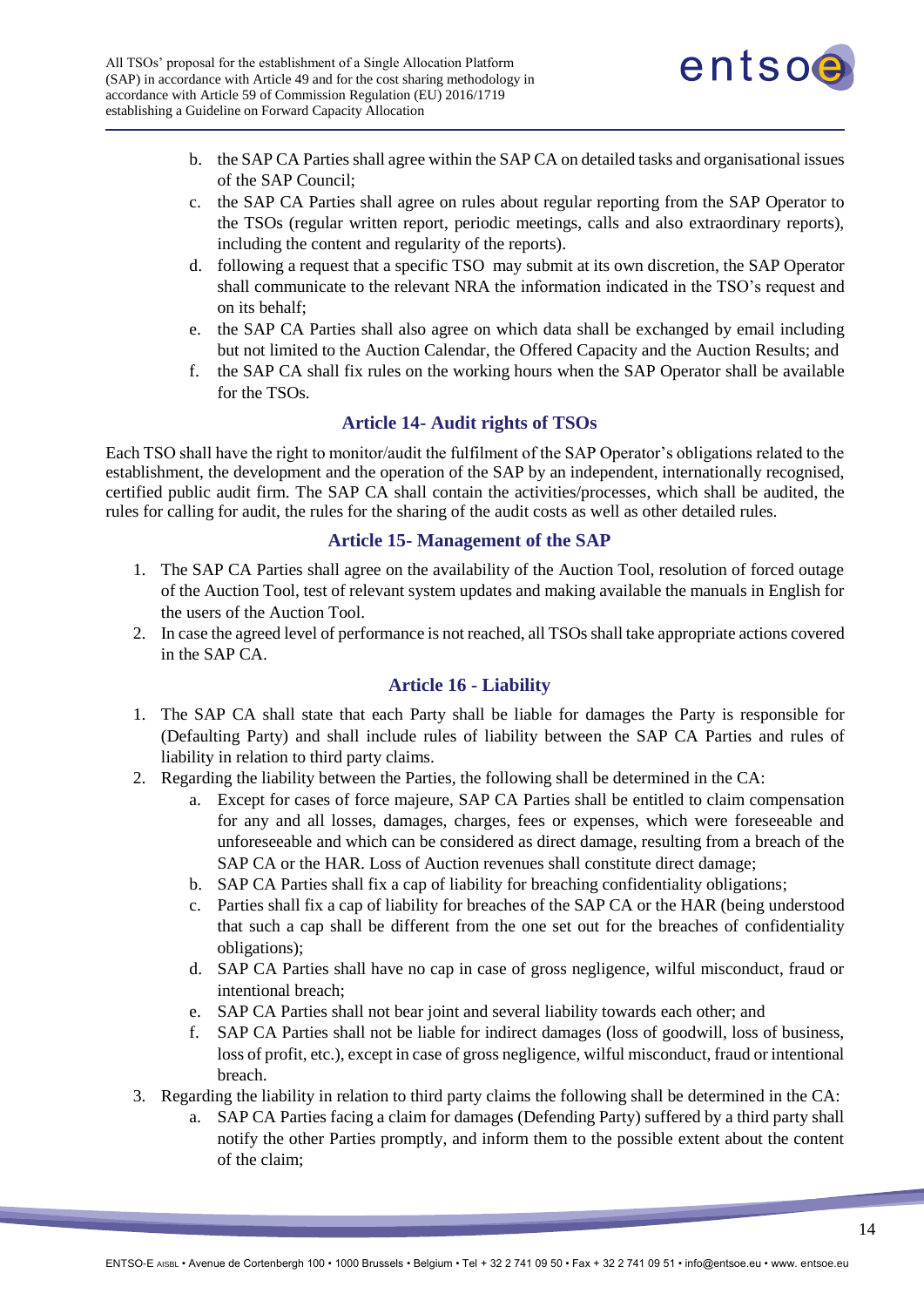

- b. Affected Parties (Defending Party and alleged Defaulting Parties) shall cooperate in the defence set up by Defending Party towards the third party claim; and
- c. SAP CA Parties shall agree on the rules for complaining compensation by the Defending Party from the Defaulting Parties.
- 4. The SAP Operator shall have sufficient insurance coverage for the whole duration of the CA, and upon request of any TSO, the SAP Operator shall provide a report confirming this sufficient character.

## <span id="page-14-0"></span>**Article 17 - Confidentiality**

- 1. The SAP CA Parties shall be obliged to maintain confidentiality of the confidential information.
- 2. The SAP CA shall define confidential information (including exclusions such as public information, information disclosed by a third party, etc.), as well as the disclosing and receiving party.
- 3. The obligations of the SAP CA Parties regarding confidentiality include but are not limited to:
	- a. obligation not to disclose confidential information to a third party,
	- b. obligation not to use information other than for the purpose of the SAP CA; and
	- c. obligation to safeguard the information with same degree as its own confidential information.
- 4. The exceptions to confidentiality obligations include but are not limited to:
	- a. case of a request by administrative/regulatory authority or judge; and
	- b. cases covered by national law, provisions of the FCA regulation or other relevant EU legislation.
- 5. Confidential information remains the property of the disclosing party and shall contain rules for return/destruction of confidential information upon request/after termination of the SAP CA.
- 6. The SAP CA shall contain sanctions of breaching confidentiality obligations.
- 7. Confidentiality provisions survive the termination/expiry of the SAP CA.

## <span id="page-14-1"></span>**Article 18 - Assignment of rights and obligations**

- 1. The SAP CA Parties shall agree that the SAP CA cannot be transferred or assigned to a third party without the prior, express and written consent of all other SAP CA Parties.
- 2. Any TSO shall be able to freely transfer its rights and obligations in certain cases (ceasing to qualify as TSO, assigning to a controlled company, etc.), but a prior written notification to the other Parties shall be required in these cases.

## <span id="page-14-2"></span>**Article 19 - Severability**

The SAP CA Parties shall agree that if any part or provision of the SAP CA becomes invalid, illegal, void or unenforceable, it does not affect the other parts or provisions of the SAP CA. The Parties shall replace it/them with valid, legal and enforceable provisions in order to achieve the intended economic and legal effect of the CA.

## <span id="page-14-3"></span>**Article 20 - Waiver**

The SAP CA Parties shall agree that no failure or delay by a SAP CA Party in exercising any right or remedy provided by law or under the CA shall impair such right or remedy or operate or be construed as a waiver or variation of it or preclude its exercise at any subsequent time and no single or partial exercise of any such right or remedy shall preclude any further exercise of it or the exercise of any other remedy.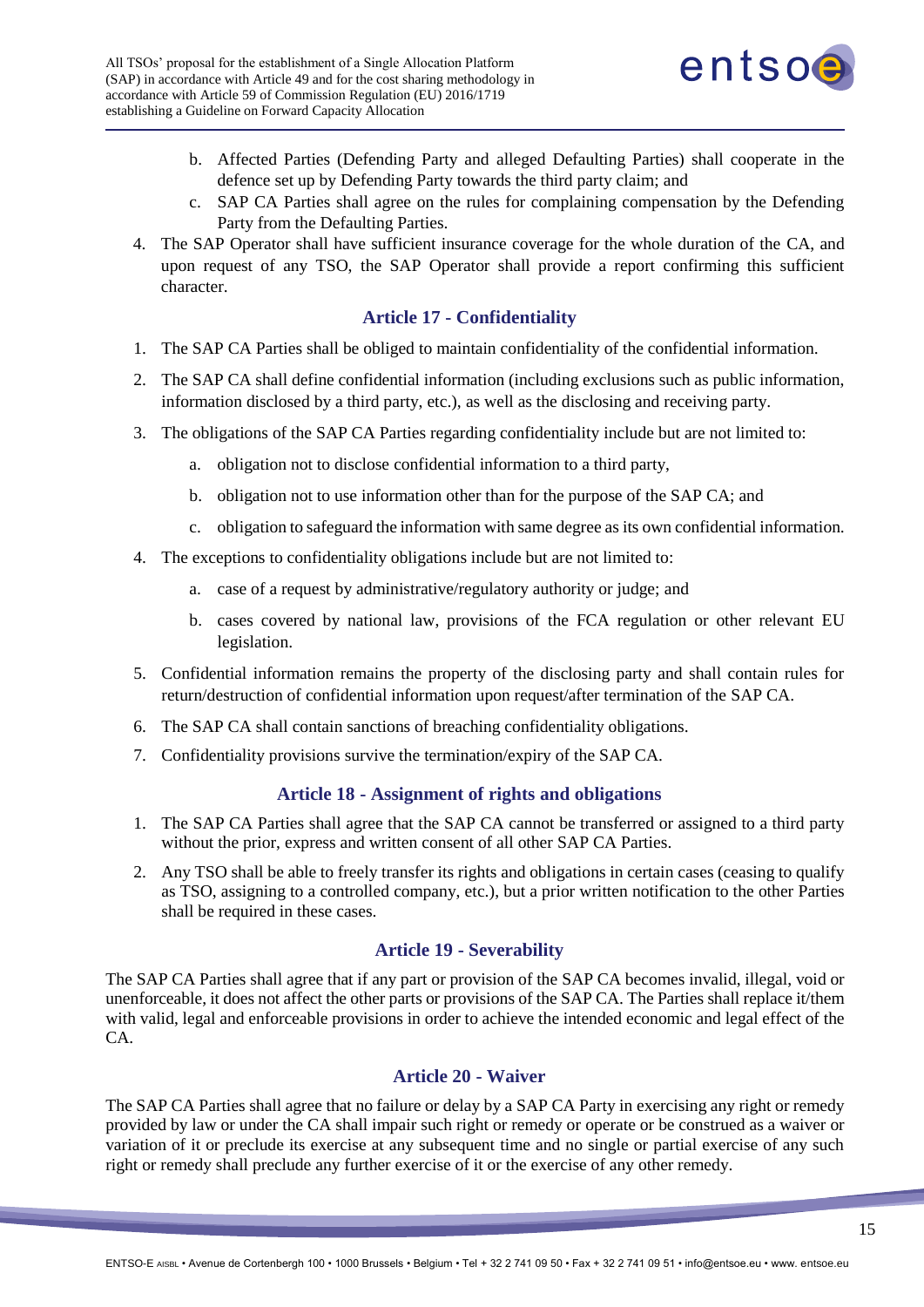

## <span id="page-15-0"></span>**Article 21 - Amendment**

The SAP CA shall contain conditions under which the agreement may be amended, and the process of amendment shall be also described (in writing, approval of Regulatory Authorities, etc.).

#### <span id="page-15-1"></span>**Article 22 - New Parties**

The SAP CA shall include the following conditions regarding the adherence of new SAP CA Parties to the SAP CA:

- a. the new party shall be a TSO;
- b. the new party shall sign an Adherence Form a template of which shall be attached to the SAP CA as an Annex; and
- c. the accession shall become valid when confirmed by the SAP Operator and concerned TSO(s) of the Bidding Zone border(s) where forward capacity allocation takes place. Such confirmations shall not be unreasonably withheld.

#### <span id="page-15-2"></span>**Article 23 - Language**

The SAP CA shall fix the English language as the language for all notices and legal proceedings to the extent permitted by relevant mandatory legislation.

## <span id="page-15-3"></span>**Article 24 - Notices**

- 1. SAP CA Parties shall agree on the form, delivery, effectivity of notices and they shall list in an Annex attached to the SAP CA the contact persons for all Parties.
- 2. The SAP CA Parties shall agree on the process of modification of contact persons.

#### <span id="page-15-5"></span><span id="page-15-4"></span>**Article 25 - Applicable law**

The governing/applicable law shall be the law of the country where the SAP Operator is headquartered.

## **Article 26 - Settlement of disputes**

The SAP CA Parties shall agree on a two-level settlement of disputes:

- a. amicable settlement according to which the SAP CA Parties shall first attempt to solve their disputes by mutual discussion in a certain timeframe. When the SAP CA Parties reach an amicable settlement, they shall sign a settlement contract; and
- b. arbitration to which the SAP CA Parties shall resort their dispute only failing to reach an amicable settlement. For this case, the Parties shall agree on the place of arbitration, the rules to follow, the language of arbitration, number and proficiency of arbitrators. The SAP CA Parties shall agree that the arbitration decision is a final decision and cannot be a subject to any appeal.

## <span id="page-15-6"></span>**Article 27 - Entry into force and Duration**

- 1. The SAP CA shall enter into force on the date it has been validly signed by each of the SAP CA Parties and at the latest within the deadline set in Article 4 of this SAP Proposal. In the event that the SAP CA Parties do not sign it on the same date, the date of last signature shall be considered as the date that this SAP CA comes into force.
- <span id="page-15-7"></span>2. The duration of the SAP CA will be defined in the SAP CA. It is however understood that such duration shall be fixed in relation to the tasks performed by the SAP Operator and especially the nature of such tasks.

#### **Article 28- Termination and Suspension**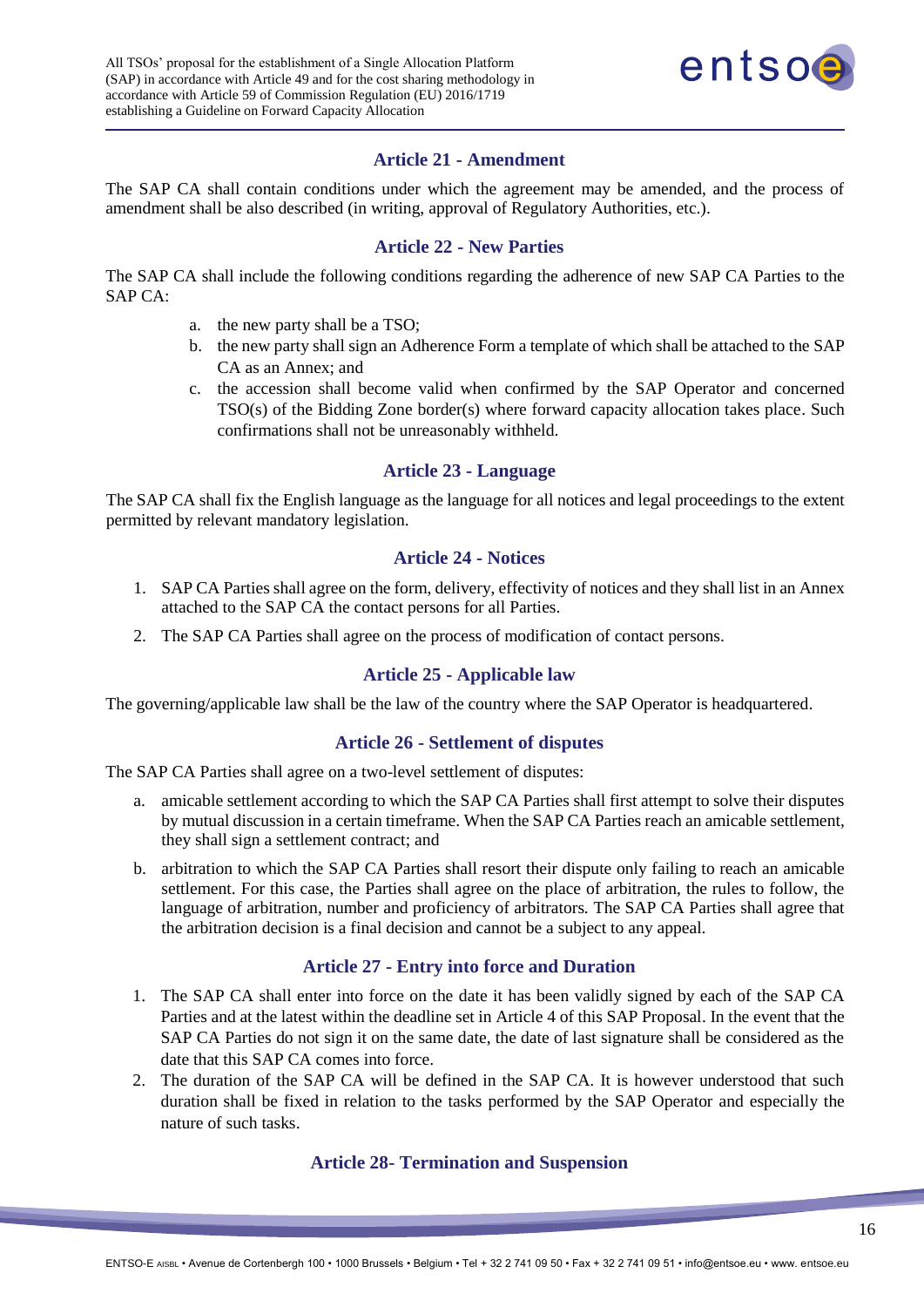

- 1. The SAP CA Parties shall agree that an individual Party can terminate the SAP CA as from 1 January of any given year, with a 12 months' notice period with a registered letter sent to all other Parties.
- 2. The SAP CA Parties shall agree on which cases the SAP CA can be terminated with "good cause". In these cases, all SAP CA Parties shall be entitled to terminate the SAP CA to the last day of the next calendar month, while a six month notice period shall be required.
- 3. The SAP CA shall contain that in case of termination by one or more SAP CA Party(ies), the SAP CA remains in force and binding towards the remaining SAP CA Parties.
- 4. Any obligation originated from the time before termination shall continue until it is exercised/fulfilled.
- 5. The SAP Operator shall have the right to suspend the provision of the SAP Tasks in case a TSO breaches its obligations to provide information relating to the amendment of the HAR that can result to adverse effect on the SAP Operator, such as increase of risk, increase of liabilities or no possibility of the SAP to fulfil obligations under the applicable HAR.

#### <span id="page-16-0"></span>**Article 29 - Force Majeure**

- 1. The SAP CA Parties shall agree that they cannot be held responsible for the non-fulfilment of the obligations affected by force majeure. SAP CA Parties shall define force majeure as in the HAR and to include situations, like disasters, flood, earthquake, epidemic, social events (war, riot, embargo, etc.) and labour actions (strike, slow-down of work, etc.).
- 2. In case the situation of force majeure affecting the obligations of at least one of the SAP CA Parties lasts for a period of at least six (6) months or if it is realised that it will continue for a period of at least six (6) months or if the suspension of the obligations due to force majeure makes the performance of the SAP CA impossible, then the SAP CA may be terminated by either Party by giving a written notice.

#### <span id="page-16-1"></span>**Article 30 - Annexes**

- 1. The SAP CA shall contain the necessary annexes, to be an integral part of the SAP CA, covering at least the following:
	- a. a list of contact details of the Parties;
	- b. an overview of the SAP Tasks agreed for a Bidding Zone border;
	- c. the Operational Procedures;
	- d. the annual Fee Application Report;
	- e. adherence form to enable new parties to adhere to the SAP CA.
- 2. The SAP CA shall define the hierarchy in case of contradiction between the terms of the main body and the annexes of the SAP CA.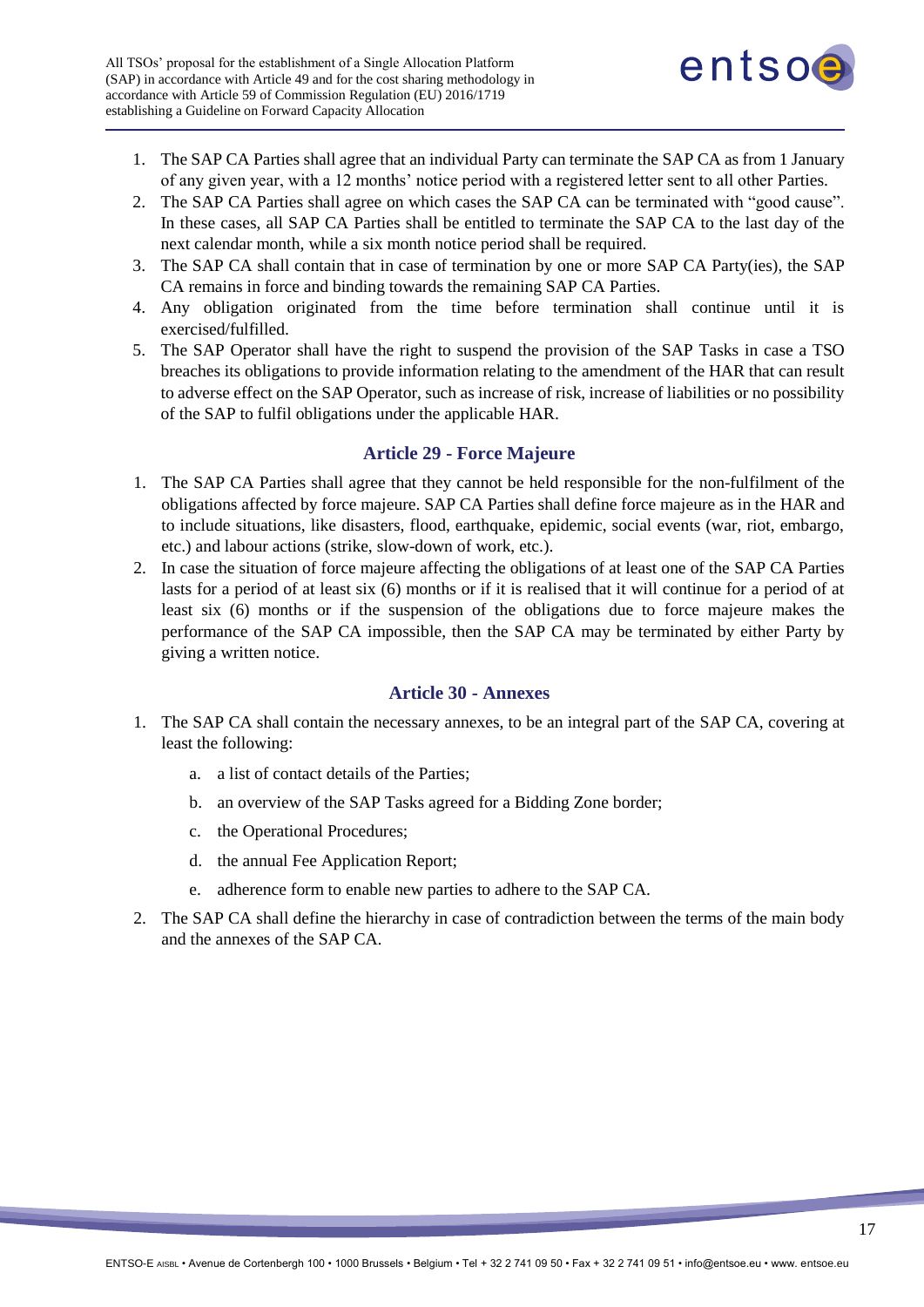

# **Chapter 2: Functional requirements**

# **TITLE 1**

#### <span id="page-17-0"></span>**Harmonised contractual framework with market participants**

#### **Article 31– General provisions**

- <span id="page-17-2"></span><span id="page-17-1"></span>1. The SAP shall, in compliance with the applicable HAR, enable participation in forward Capacity Allocation processes to all market participants who:
	- a. conclude a valid and effective Participation Agreement;
	- b. accept Information System Rules of Auction Tool and have access to the Auction Tool in accordance with the HAR ; and
	- c. accept additional financial terms where needed in accordance with the HAR.
- 2. The SAP Operator shall comply with the requirements and processes for participation in the Auctions and transfer as specified in the HAR. The HAR shall stipulate the process for the conclusion of the Participation Agreement and its update, including deadlines for all relevant actions envisaged on both market participants´ and the SAP Operator´s side.

#### **TITLE 2**

#### <span id="page-17-3"></span>**Principles of financial settlement and risk management of allocated products**

#### **Article 32– Collaterals**

- <span id="page-17-4"></span>1. Collaterals provided by Registered Participants in order to secure payments resulting from Auctions of long-term transmission rights shall be handled by the SAP Operator.
- 2. The SAP Operator shall comply with the rules of collateral management specified in the HAR with the following:
	- a. the forms of accepted collaterals: Bank Guarantee and cash deposit;
	- b. the currency of accepted collaterals;
	- c. the validity and collateral renewal process;
	- d. the modification of collaterals;
	- e. the deadline for collateral submission before relevant auction;
	- f. the specification of the confirmation or the refusal by the SAP Operator about the acceptance of the collaterals;
	- g. the collateral incidents and the details of incident notification sent by the SAP; and
	- h. the procedure of calling on and restoration of collaterals.

## **Article 33– Credit Limit**

- <span id="page-17-5"></span>1. The SAP shall be able to verify the validity of collaterals in form of a Bank Guarantee, calculate and continuously update the Credit Limit of each Registered Participant according to the HAR.
- <span id="page-17-6"></span>2. The SAP shall be able to check the maximum payment obligation and Credit Limit relation at Bid submission and at closure of the Bidding Period according to the HAR.

## **Article 34– Invoicing and Payment**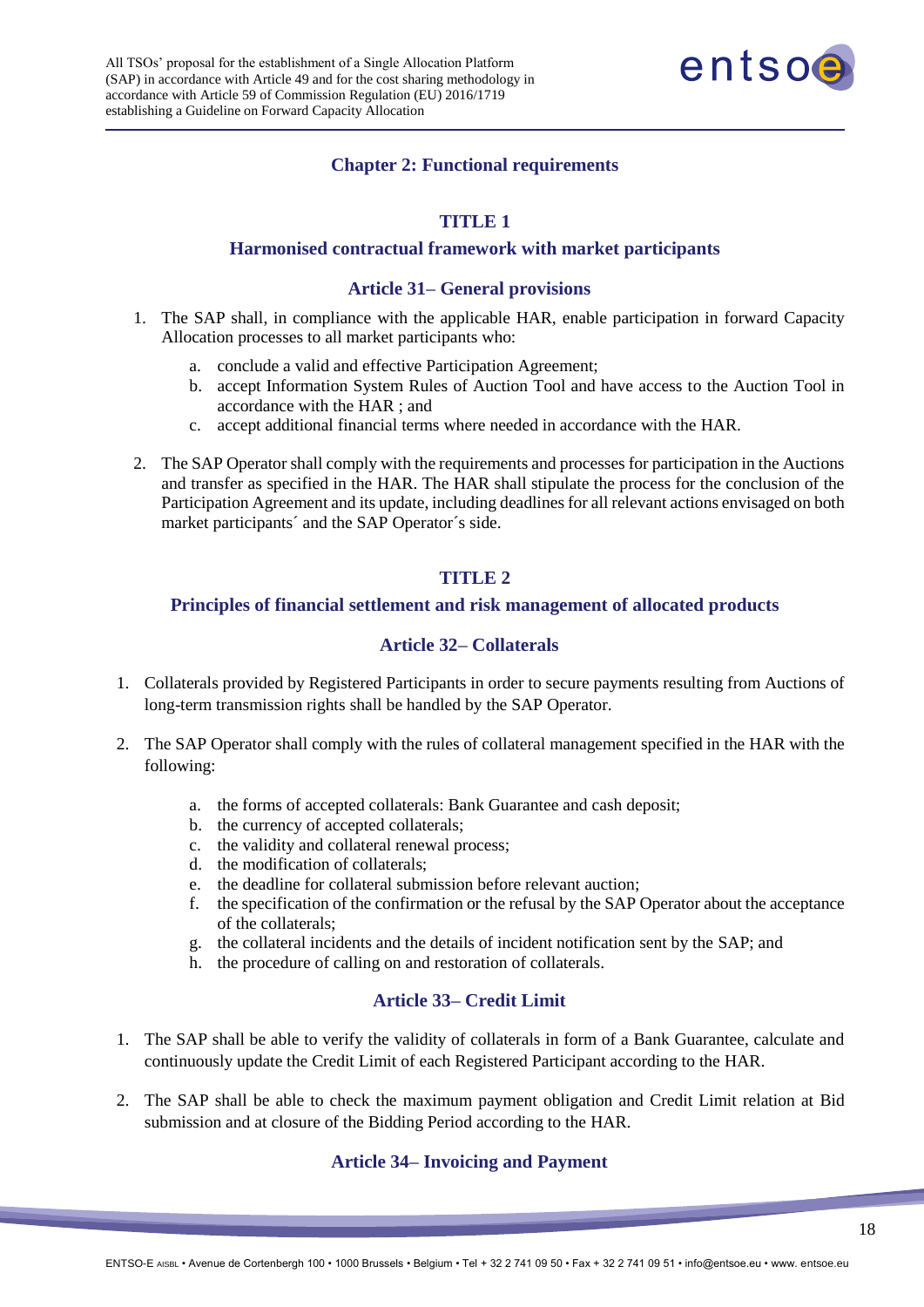

The SAP Operator shall comply with the settlement of payments and invoicing procedures defined in the HAR with the following:

- a. the calculation of due amounts for all long-term transmission rights;
- b. the currency of all financial information, prices and amounts due including deviations required by applicable law or regulations;
- c. the deadline to settle the given amount and any interest for late payment;
- d. taxes and levies at a rate and to the extent applicable when assessing payment obligations and issuing invoices;
- e. the rounding of due amounts;
- f. the calculation of monthly instalments;
- g. the application of tax deduction if required;
- h. the invoicing and payment conditions including the process of issuing invoices; invoicing in case of curtailment and return; deadlines for invoicing; invoice correction process; and application of bank fees;
- i. the process of payment in case of disputes and dispute resolution; and
- j. late payment and payment incident situations.

## **Article 35– Remuneration of Long Term Transmission Right Holders**

- <span id="page-18-0"></span>1. The SAP Operator shall pay out Registered Participants who returned long-term transmission rights a remuneration equal to the value of the returned long-term transmission rights according to the HAR.
- 2. The SAP Operator shall remunerate the long-term transmission rights holder for the Financial Transmission Rights and non-nominated Physical Transmission Rights, which are reallocated at the relevant daily allocation in accordance with the HAR.

## **Article 36– Compensation for curtailments**

- <span id="page-18-1"></span>1. In cases of curtailment to ensure operation remains within Operational Security Limits before the Day Ahead Firmness Deadline, the SAP Operator shall compensate the long-term transmission rights holder in accordance with the HAR.
- 2. In the case of Force Majeure before the Day Ahead Firmness Deadline, holders of curtailed long-term transmission rights shall be entitled to receive a reimbursement in accordance with the HAR.
- <span id="page-18-2"></span>3. In the event of Force Majeure or Emergency Situation after the Day Ahead Firmness Deadline, the SAP Operator shall compensate holders of curtailed long-term transmission rights in accordance with Article 72 of Commission Regulation (EU) No. 2015/1222.

## <span id="page-18-3"></span>**TITLE 3**

#### **Products, allocation methods and algorithms**

## **Article 37 – General provisions**

1. The SAP shall be able to allocate long-term transmission rights to Registered Participants by way of Explicit Allocation. Prior to the Auction the SAP Operator shall publish Auction Specifications on its website in line with the HAR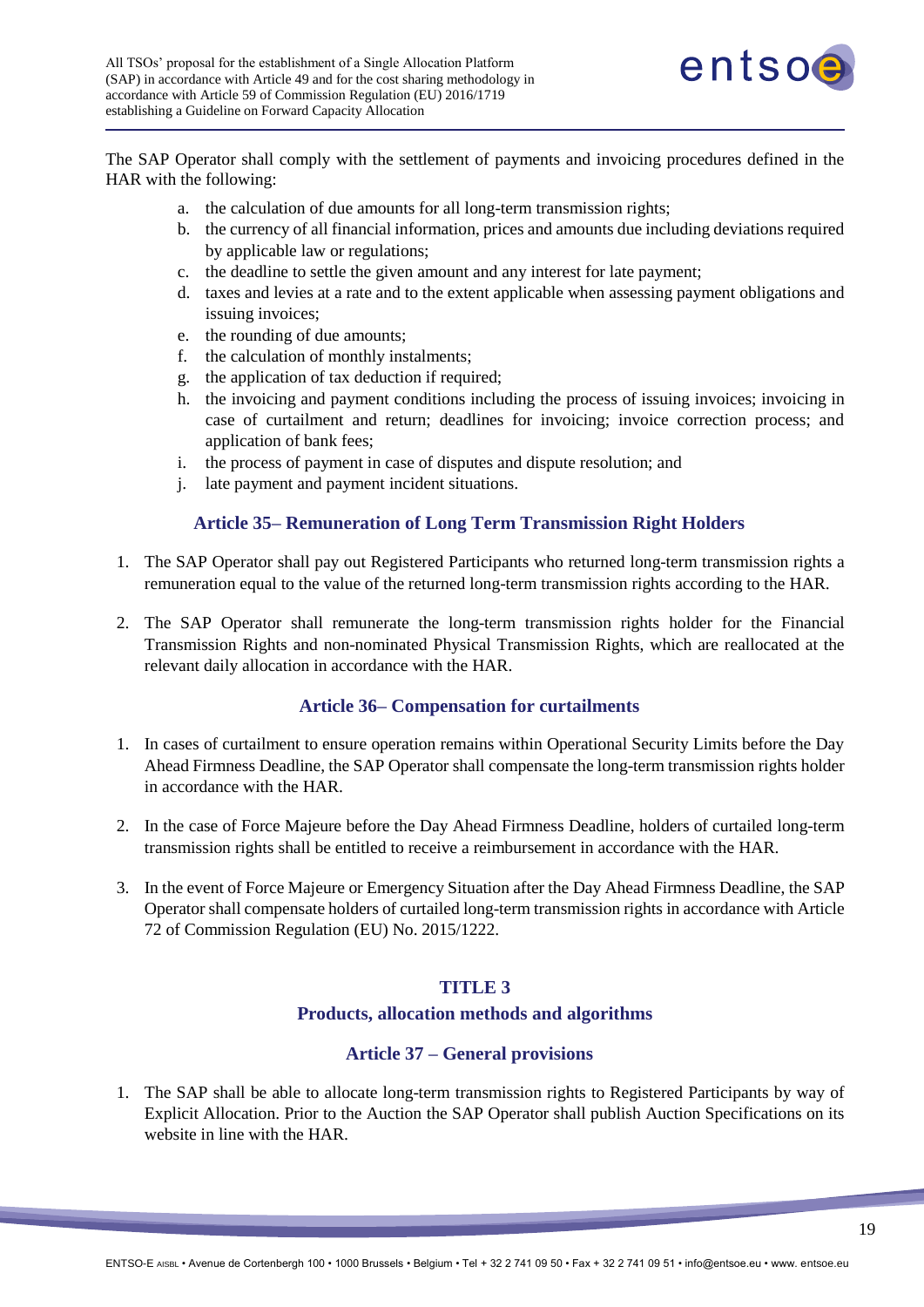

- 2. The Auctions shall be organised via the Auction Tool. Each Registered Participant fulfilling the requirements for participating in the Auction may place Bids in the Auction Tool until the relevant deadline for placing Bids in the specific Auction expires according to the respective Auction Specification.
- 3. The SAP Operator shall comply with the applicable HAR regarding the following:
	- a. list of information to be provided within the Auction specification;
	- b. minimum deadline for provision of all information relevant for specific auction, including publication of Auction Specification, Offered Capacity;
	- c. form and content of Bids;
	- d. conditions upon which fulfilment Bids are registered;
	- e. criteria of Credit Limit verification as specified in Article 34 of this SAP Proposal;
	- f. auction results determination;
	- g. notification of provisional and final Auction Results; and
	- h. procedure of contestation of Auction Results.
- 4. The SAP Operator shall provide information on forthcoming Auctions by publishing on its website a provisional Auction calendar with the dates of Auctions reasonably in advance before the Auctions take place.

# **Article 38– Form of products and covered Bidding Zone borders**

- <span id="page-19-0"></span>1. Unless stated otherwise in the HAR, the standard Forward Capacity Allocation timeframes, subject to product availability, shall include at least the following:
	- a. yearly timeframe; and
	- b. monthly timeframe.
- 2. Unless the combination of the approved long-term transmission rights proposals pursuant to Article 31 of the FCA Regulation would lead to a shorter list (in which case the resulting shorter list shall be withheld for the purposes of the present Article), the SAP shall be able to allocate the following forms of products:
	- a. Yearly Calendar Product and Yearly Non-Calendar Product;
	- b. Seasonal Product;
	- c. Quarterly Product;
	- d. Monthly Product;
	- e. Weekly Product and Weekend Product.
- <span id="page-19-1"></span>3. The SAP shall be able to allocate long-term transmission rights on all Bidding Zone borders covered by the HAR.

# **TITLE 4**

#### <span id="page-19-2"></span>**Operational processes**

# **Article 39 –Publication of the Offered Capacity**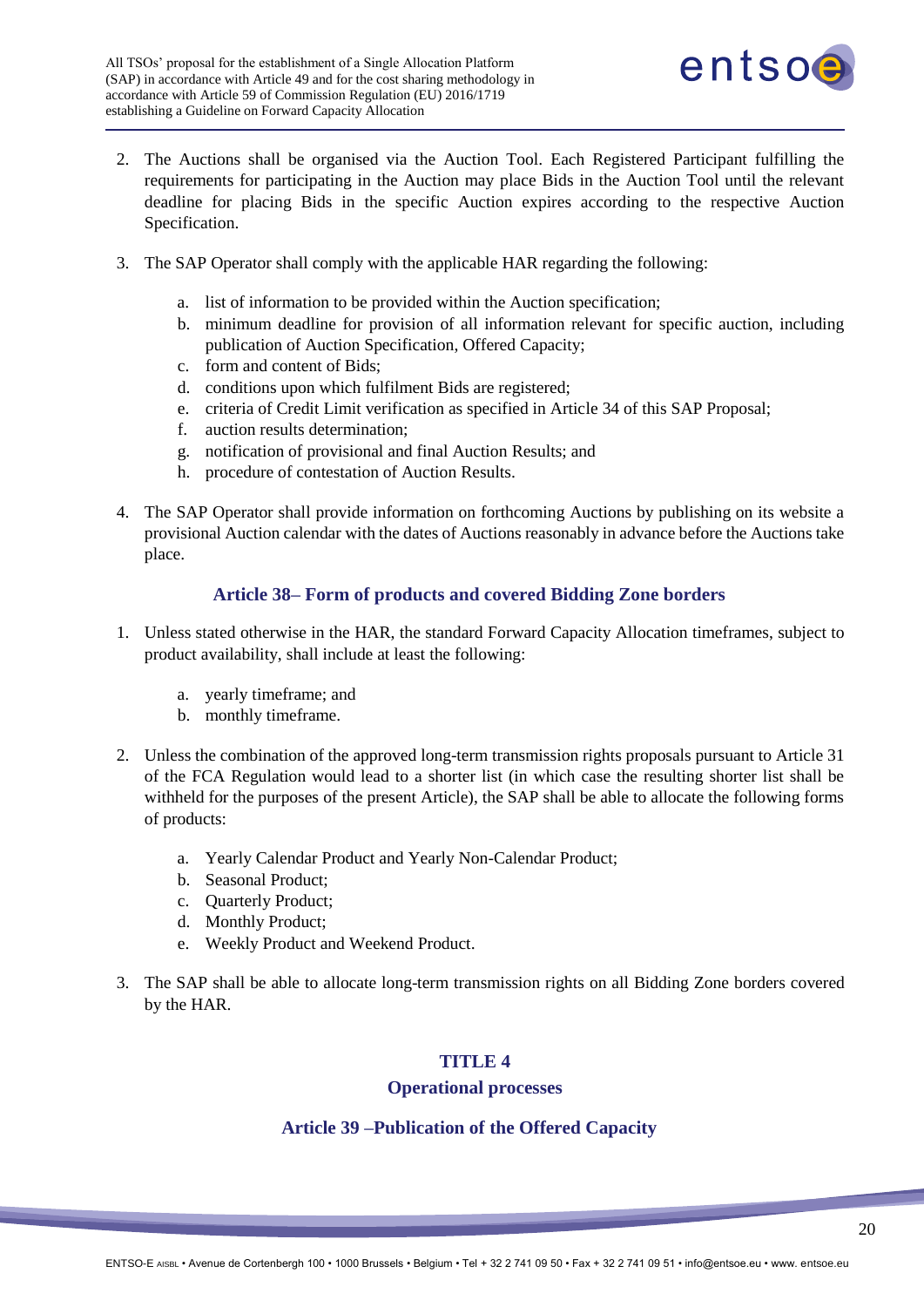

- 1. The SAP Operator shall receive the amount of long-term cross-zonal capacity to be offered in the respective auction directly from the TSOs or the coordinated capacity calculator where relevant.
- 2. The SAP Operator shall publish the Offered Capacity including Reduction Periods (if applicable) in accordance with the HAR.

## **Article 40– Bids submission and registration**

- <span id="page-20-0"></span>1. The SAP shall enable Bids' submission including default Bids in accordance with the HAR and in accordance with the Information System Rules of the Auction Tool.
- 2. Bids shall be submitted to the SAP in accordance with the formats defined in the documentation available on the SAP Operator's website. The SAP shall be able to ensure that the bids, which are not submitted in the required format, shall not be taken into account.
- 3. Bids shall be accepted or rejected in accordance with the formats defined in the documentation available on the SAP Operator's website and in accordance with the HAR and consequently be used in the Auction Results determination. The SAP Operator shall maintain a record of all Bids received.

# **Article 41– Capacity and Nomination curtailment**

- <span id="page-20-1"></span>1. Long-term transmission rights may be curtailed in the event of Force Majeure, or to ensure operation remains within Operational Security Limits in accordance with the FCA Regulation and the HAR.
- 2. TSOs, or the Coordinated Capacity Calculator where relevant, shall submit the long-term cross-zonal capacity curtailment request to the SAP, which shall be able to reduce the held rights accordingly, and the SAP Operator shall compensate or reimburse the holders of curtailed long-term transmission rights in accordance with the HAR.
- 3. In case of curtailment of nominated Physical Transmission Rights, TSOs shall send the curtailed nominations to the SAP after having sent the non-curtailed values. The SAP shall be able to calculate the compensation to be paid to holders of curtailed nominated Physical Transmission Rights based on the curtailed nominations in accordance with the HAR.
- <span id="page-20-2"></span>4. The SAP Operator shall publish as soon as possible information that there is a curtailment of long-term transmission rights.

## **Article 42– Auction Results Determination**

After the Bids' submission, the SAP shall be able to determine the Auction Results (allocated quantity, auction price and winning Registered Participants) in accordance with the HAR.

## **Article 43– Notification of provisional Auction results**

<span id="page-20-3"></span>The SAP Operator shall publish as soon as possible the provisional Auction Results in accordance with the HAR.

## <span id="page-20-4"></span>**Article 44 – Contestation of Auction Results**

The SAP Operator shall enable contestation of the Auction Results in the event Registered Participants believe the Auction Results to be erroneous. The SAP Operator shall process the contestation in accordance with the HAR.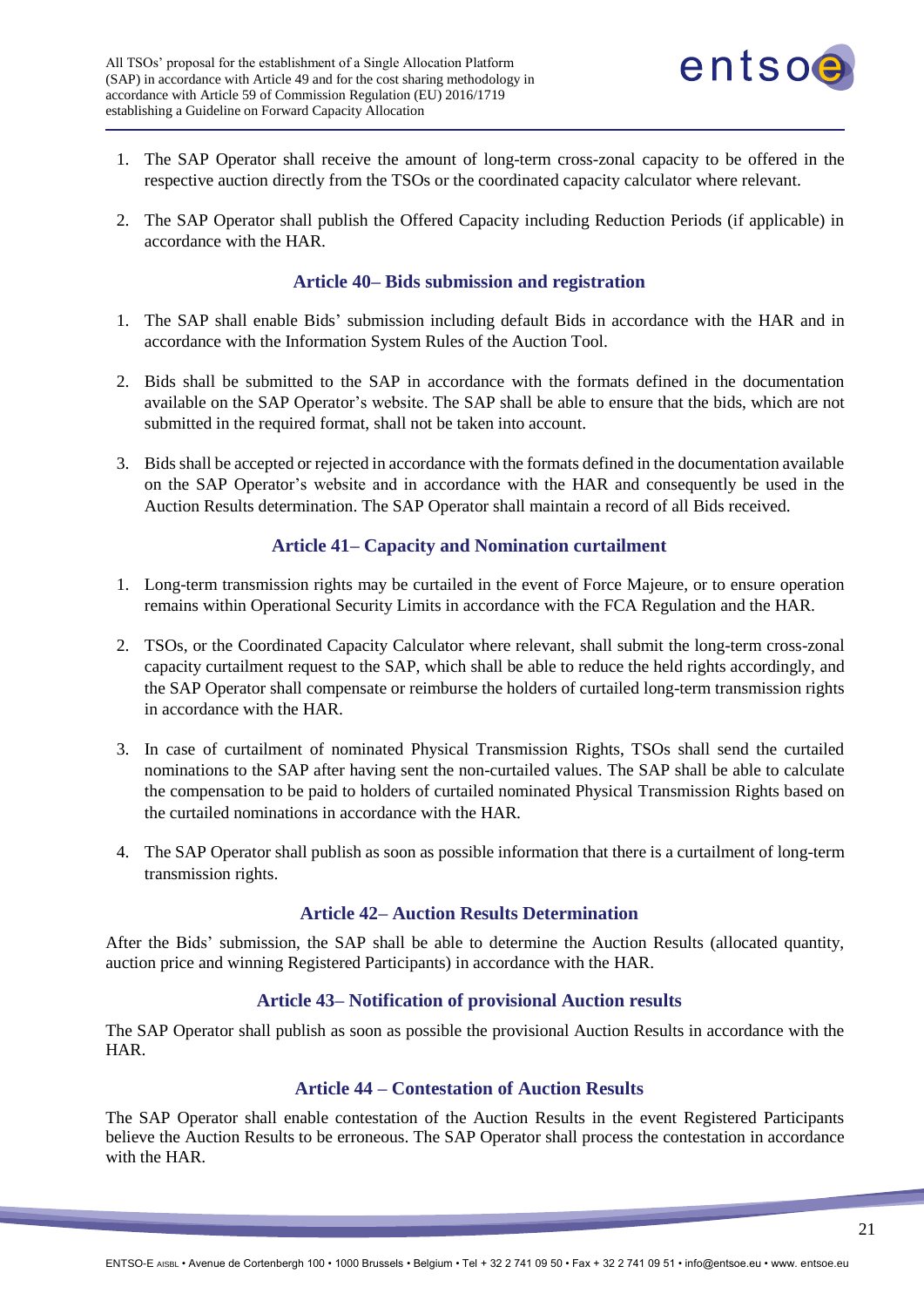

# <span id="page-21-0"></span>**Article 45 - Return of Long Term Transmission Rights**

- 1. The SAP shall enable returns of long-term transmission rights in accordance with the HAR, the SAP shall make the returned capacity available in the subsequent Auction.
- 2. The SAP Operator shall, on behalf of TSOs, compensate the Registered Participant for the return of long-term transmission rights in accordance with the HAR.
- 3. The details regarding the required information and format of the return that are to be accepted by the SAP Operator are further defined in the HAR.

## <span id="page-21-1"></span>**Article 46 - Transfer of Long Term Transmission Rights**

The SAP shall enable Transfer of long-term transmission rights in accordance with the HAR and in accordance with the Information System Rules of the Auction Tool.

#### <span id="page-21-2"></span>**Article 47 - Notice Board**

The SAP Operator shall make a notice board available to Registered Participants, free of charge in accordance with the HAR.

#### <span id="page-21-3"></span>**Article 48 - Use and remuneration of Long Term Transmission Rights**

- 1. The SAP shall provide Registered Participants and respective TSOs with a Rights Document containing the long-term transmission rights that the Registered Participant holds and is entitled to nominate in accordance with the relevant Nomination Rules, in the event of Physical Transmission Rights.
- 2. The SAP Operator shall remunerate Financial Transmission Rights or non-nominated Physical Transmission Rights in accordance with the HAR.

#### <span id="page-21-4"></span>**Article 49 - Fall-back procedures – General provisions**

The SAP Operator shall, to the extent reasonably practicable, organise fall back procedures in line with the HAR for the following cases:

- a. failure at the site of the SAP of the standard processes for data exchange via the Auction Tool;
- b. technically no feasibility to hold an auction;
- c. technically no feasibility to return long-term transmission rights;
- d. technically no feasibility to notify a transfer of long-term transmission rights; and
- e. technically no feasibility to notify who will be nominating the long-term cross-zonal capacity.

#### <span id="page-21-5"></span>**Article 50 - Auction cancellation**

<span id="page-21-6"></span>The SAP Operator may cancel an Auction in the event of technical issues prior to the results being final provided that adequate fallback procedures were available at the time of the incident and that these procedures have been initiated pursuant to Article 49, or after the Auction Results are final in the event that the Auction Results are erroneous, in accordance with the HAR. The SAP Operator shall inform Registered Participants and respective TSOs about the Auction cancellation.

# **TITLE 5 Data Interfaces**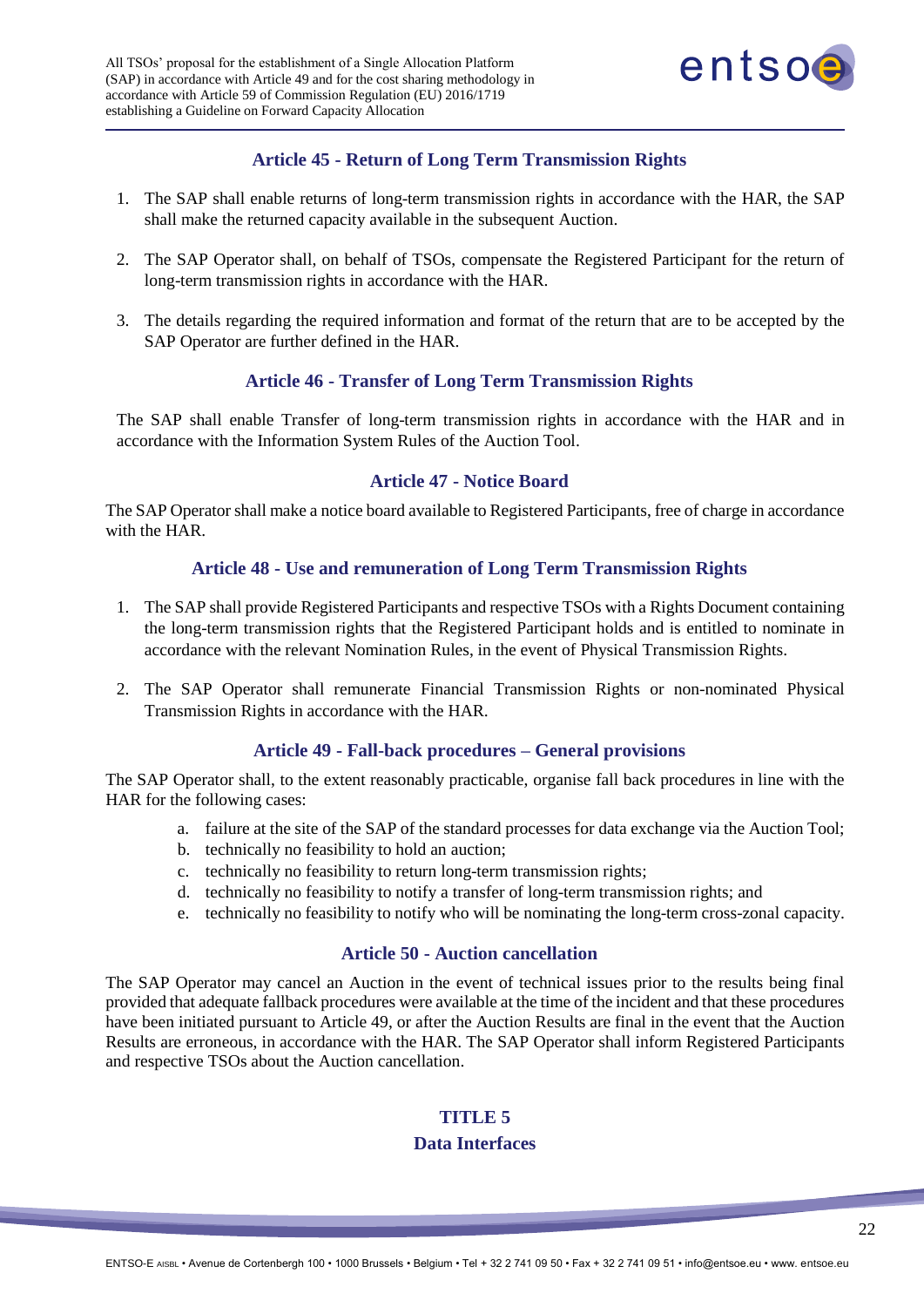

## <span id="page-22-0"></span>**Article 51 - Information System Rules**

The Information System Rules shall set down the terms and conditions for access to, and use of the Auction Tool by the Registered Participants and their user(s). The SAP Operator shall develop and operate the Auction Tool in accordance with the Information System Rules.

# <span id="page-22-1"></span>**Article 52 - Message Standards**

- 1. The SAP Operator may define which Message Standards are required for the use of the Auction Tool. Each Message Standard shall be available on the SAP Operator's website, by way of a link to the relevant ENTSO-E standards as published on ENTSO-E's website. Registered Participant's messages shall comply with the Message Standards, failing which they will be rejected.
- 2. The SAP Operator is entitled to modify Message Standards. The SAP Operator shall notify the Registered Participants of the new Message Standards, together with the date on which they come into force on its website with reasonable prior notice.
- 3. The date and time generated by the Auction Tool, as appearing in the messages received or sent by the SAP, will be the only date and time taken into consideration for evidence purposes.
- <span id="page-22-2"></span>4. The SAP shall be able to archive data logs and messages for the purpose of any dispute in accordance with the Information System Rules and the applicable legislation.

## <span id="page-22-3"></span>**TITLE 6**

## **Technical availability and reliability of provided tasks**

## **Article 53 - Participants' support**

- 1. The SAP Operator shall offer support in relation to the Auctions to the Registered Participants during Working Hours. Contact details of the SAP Operator for this purpose will be published on the SAP Operator's website. Registered Participants will be informed on any change of working hours or contact details via email.
- 2. All communications shall be in English.

## <span id="page-22-4"></span>**Article 54 - On-call support**

The SAP Operator shall provide an on-call support for the TSOs in order to manage possible curtailments outside working hours. This support shall be available for curtailment only and shall be specified in the SAP CA.

#### <span id="page-22-5"></span>**Article 55 - Training of TSOs' operators and Registered Participants**

In case of substantial evolutions of the Auction Tool, the TSOs may ask the SAP Operator to organise training sessions for TSOs' operators and Registered Participants. The SAP Operator shall comply with this request if assessed by the SAP Operator as reasonable and justified.

#### <span id="page-22-6"></span>**Article 56 - Management of Participants' claims**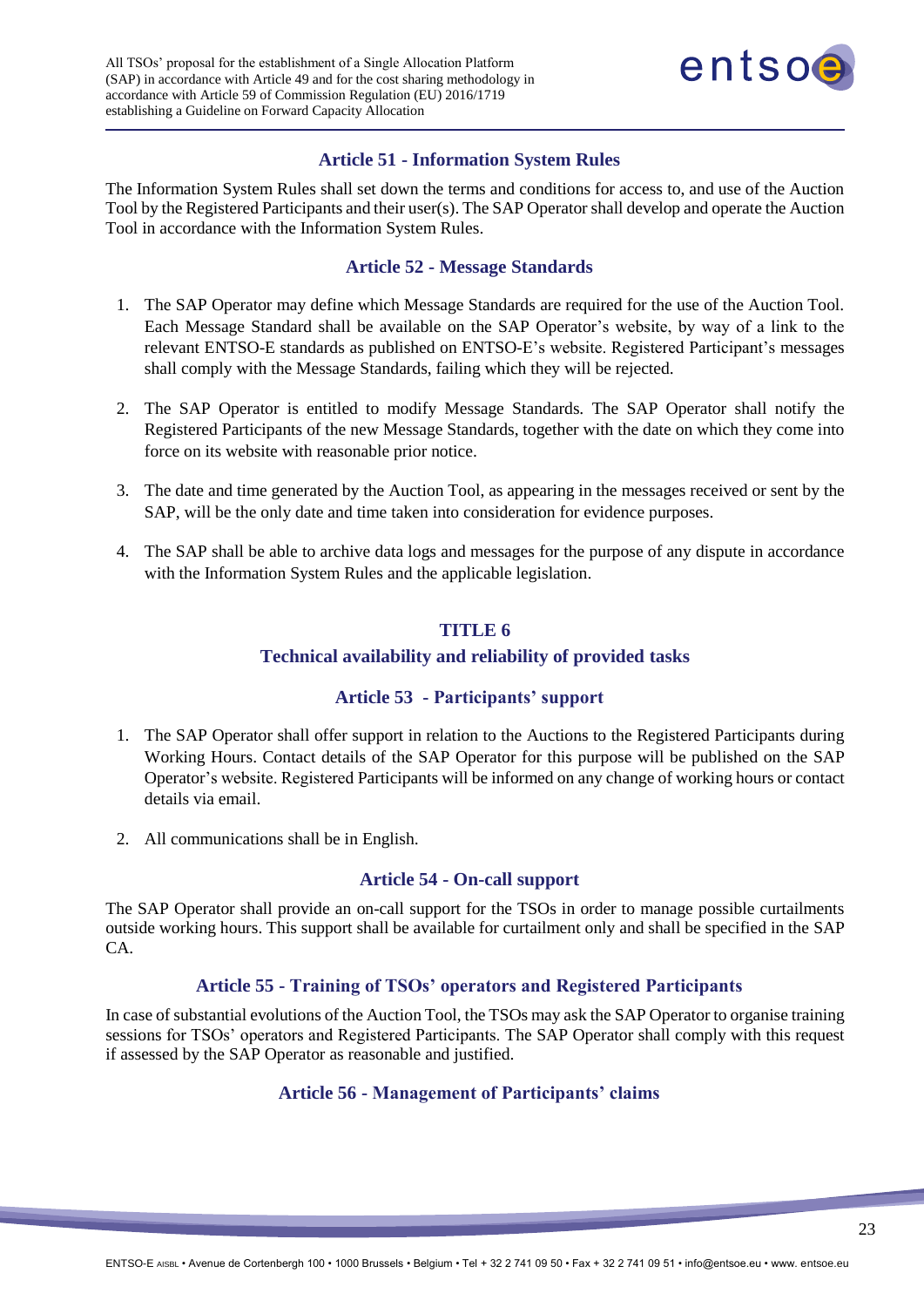

- 1. The SAP Operator shall be the operational contact towards the Registered Participants for all potential claims. Unless stated otherwise in the HAR, the SAP Operator shall send to the Registered Participant a notification of the receipt of this claim within five (5) Working Days following the receipt.
- 2. Unless otherwise required in the HAR, the SAP Operator shall consult the involved TSOs with the view to provide an answer to the Registered Participant within twenty (20) Working Days following the day of the receipt of this claim.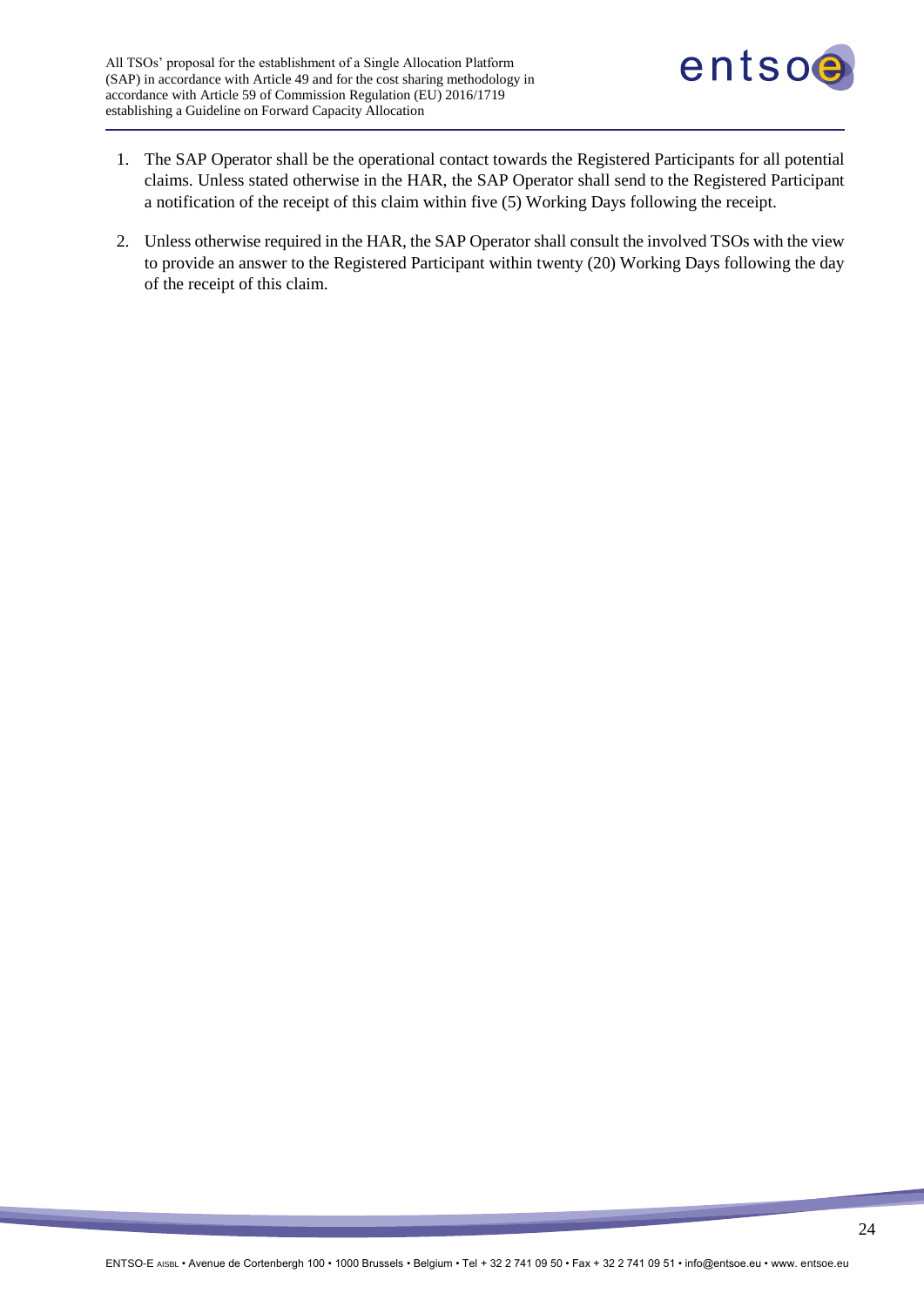

# **Part 3:**

## <span id="page-24-2"></span>**Cost sharing methodology**

## **Article 57 - Subject matter and scope**

- <span id="page-24-1"></span><span id="page-24-0"></span>1. All TSOs shall remunerate the SAP Operator with a fee for the provision of the SAP Tasks in accordance with this SAP Cost Sharing Methodology.
- 2. The SAP Cost Sharing Methodology shall apply to the SAP Tasks, while interaction with costs of other tasks provided by the SAP Operator not covered by the SAP Proposal shall be taken into account for a fair distribution reflecting the operational costs incurred by each SAP Task.
- 3. The way individual fees computed by the SAP Operator shall respect the nature of the costs and provide savings for the TSOs.
- 4. The following elements shall at least be taken into account in the calculation of the fee for the SAP Tasks for the next budget year:
	- a. the SAP Tasks, as defined in Article 9;
	- b. the number of TSOs appointing the SAP Operator to perform the SAP Tasks;
	- c. the number of Allocation Borders covered by the SAP per task;
	- d. the total costs budgeted by the SAP Operator;
	- e. the allocation of the SAP's costs to each SAP Task; and
	- f. the cost-plus margin that the SAP Operator charges for the use of the SAP Tasks only if required by the national tax authorities where the SAP Operator is headquartered and at the minimum level possible.

## <span id="page-24-3"></span>**Article 58 - Costs for the establishment, the development and the operation of the Single Allocation Platform**

- 1. The total budgeted costs for operations of the SAP shall be allocated per each SAP Task taking into account all tasks performed by the SAP Operator. A regular reconciliation between the budgeted and the realised costs shall be proposed by the SAP Operator and verified by the SAP Council.
- 2. The distribution of the budget for operation of the SAP to the SAP Tasks shall be based on direct costs and the allocation of indirect costs where:
	- a. direct costs are directly assigned to the different SAP Tasks; and
	- b. indirect costs are assigned to different SAP Tasks, based on time spent and usage.
- 3. Indirect costs shall include costs such as but not limited to:
	- a. IT supplies and IT general maintenance costs;
	- b. rent for the SAP Operator;
	- c. audit accounting/IT;
	- d. insurances;
	- e. personnel costs in financial department, human resources department;
	- f. other costs related to human resources (such as recruitment);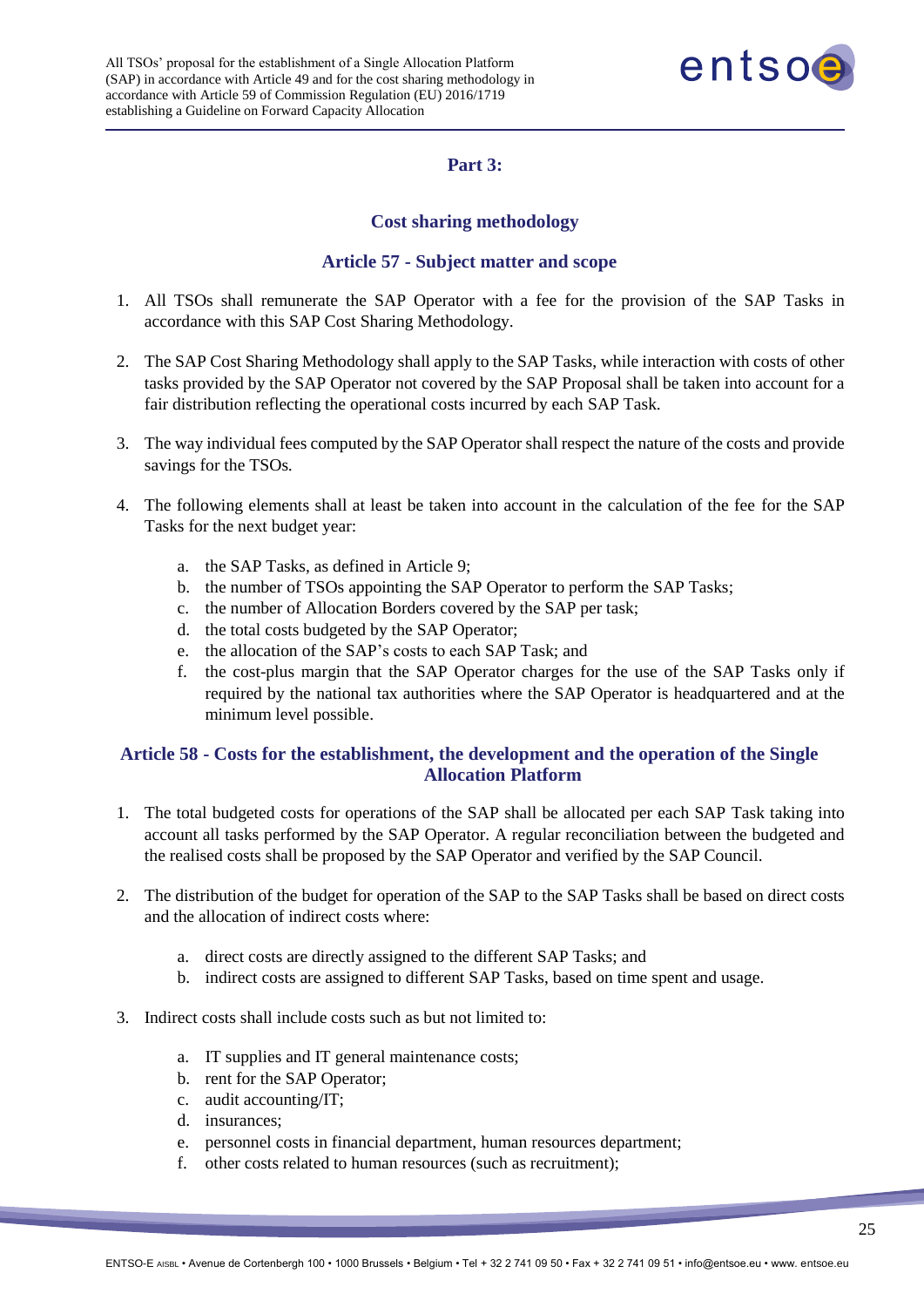

- g. office operating costs;
- h. training; and
- i. consultancy.
- 4. The costs related to the establishment of the SAP incurred after the approval, by NRAs of this SAP Proposal shall be borne by all TSOs in accordance with this SAP Cost Sharing Methodology. Such costs shall include at least the investments related to forward capacity allocation, which are related to the SAP Tasks, including the introduction of products listed in Article 38(2) and any related depreciation costs following the approval of the SAP proposal.
- 5. The costs related to the further development of the SAP after its establishment, covering at least the costs for the development of additional product different from those listed in Article 38(2), additional functions following a change in the HAR or possible new features aiming at improving the performance of the SAP shall be shared between all or concerned TSOs in accordance with this SAP Cost Sharing Methodology.

# **Article 59- Cost allocation proposal**

- <span id="page-25-0"></span>1. The distribution of the costs to all SAP Tasks ("**Cost Allocation Proposal**") shall be based on the allocation of direct and indirect costs. The SAP Operator shall provide every year the allocation of the indirect costs to different tasks, first to include the new items and secondly to adapt the time spent parameter, according to the updated processes. The Cost Allocation Proposal for the coming year is part of the annual Fee Application Report in accordance with Article 63 of the SAP Proposal.
- 2. The Cost Allocation Proposal shall be based on:
	- a. allocation of direct costs to the appropriate SAP Task;
	- b. allocation of Auction related IT costs to the appropriate Auction SAP Tasks based on the relative IT usage;
	- c. split of indirect costs to the appropriate tasks based on a workload assessment per department dedicated in each task performed by the SAP Operator only for SAP Tasks; and
	- d. allocation of a proportionate share of the minimum required cost-plus margin applied on earnings before tax of the SAP Operator to the appropriate SAP Tasks, if required by the national tax authorities where the SAP Operator is headquartered.

## **Article 60- Cost sharing arrangements**

- <span id="page-25-1"></span>1. The cost-sharing per SAP Task shall be based on different combinations of the two following keys:
	- a. the "Per Allocation Border" cost sharing key; and
	- b. the "Per TSO" cost sharing key.
- 2. The "Per Allocation Border" cost sharing key shall be the individual ratio of a TSO per SAP Task which is the fraction assigned to this SAP Task and equals to the number of that TSOs' Allocation Borders, where that SAP Task is performed, divided by the total number of Allocation Borders where this SAP Task is performed. For DC Interconnectors, regardless of the ownership of a DC Interconnector, each side of a DC interconnector should be considered once. The same applies for Allocation Borders operated by only one TSO. For Allocation Borders where there is more than one TSO on one side, the Allocation Border is counted once as a total and split equally between the concerned TSOs.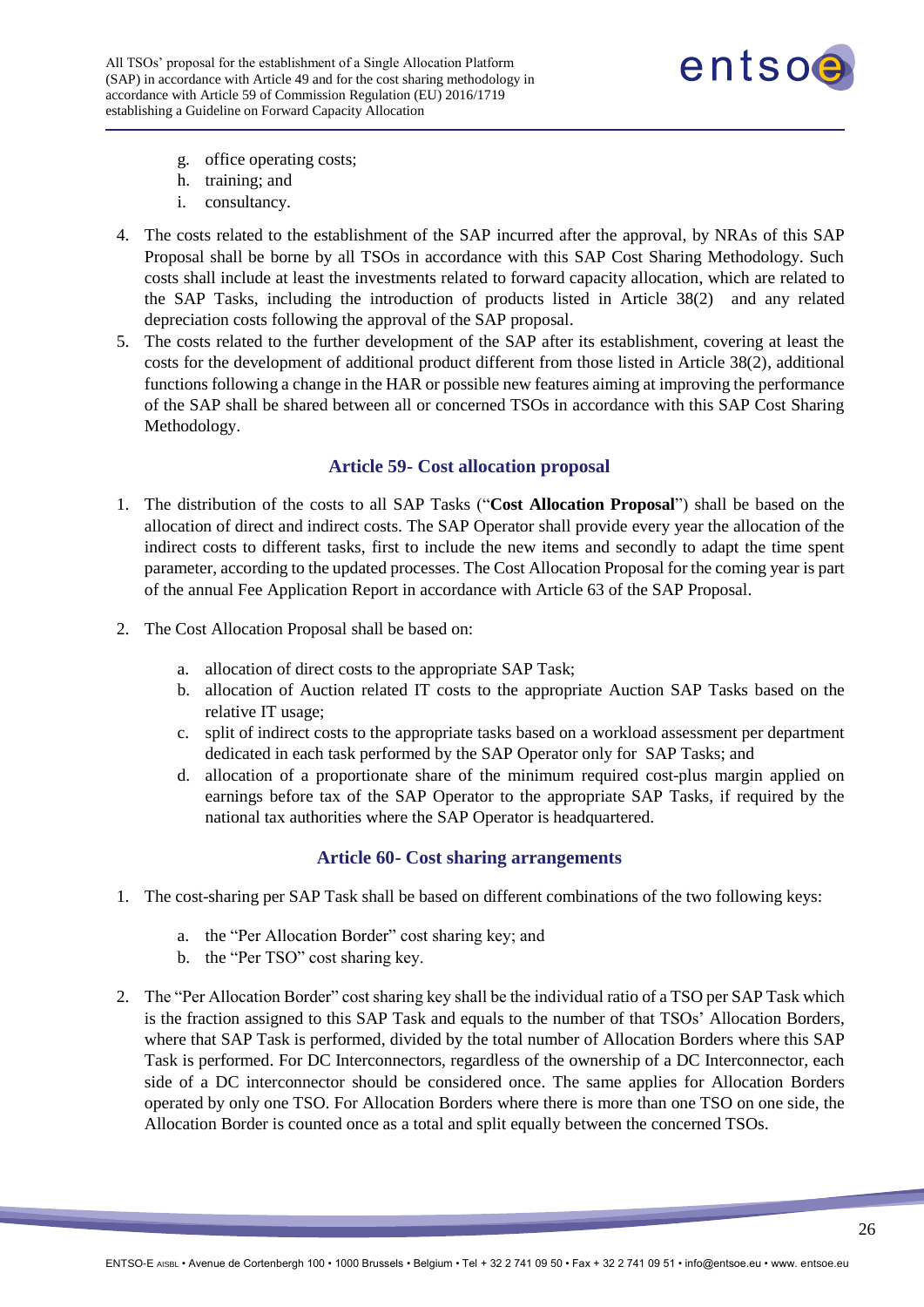

- 3. The "Per TSO" cost sharing key means the individual ratio of a TSO which equals to the fraction assigned to a SAP Task divided by the number of TSOs using this SAP Task in total.
- 4. In combination of the two cost sharing keys depending on the respective SAP Task, the SAP Operator shall define the final ratios per SAP Task per TSO by taking into consideration the nature of the associated costs. The combination of the cost sharing keys applicable to each SAP Task shall be defined in the SAP Fee Structure described in Article 61 of the SAP Proposal and published in the Fee Application Report.

# **Article 61- The SAP Fee Structure**

- <span id="page-26-0"></span>1. For the SAP Tasks, the SAP Fee Structure shall be based on the SAP Cost Sharing Methodology, and shall define the combination of the cost-sharing keys applicable to each SAP Task. The SAP Fee Structure shall also define the process for any fee adjustment in accordance with the SAP Cost Sharing Methodology.
- 2. The SAP Fee Structure shall be approved by the SAP Council. If no agreement is reached by October 31st (for the invoicing period from 1 January to 31 December of the following year), the existing cost sharing keys apply (as set out in Article 61 of this SAP Proposal).
- 3. In case of discrepancy between the SAP Fee Structure and the SAP Cost Sharing Methodology for the SAP Tasks, this latter shall prevail.
- 4. An amendment of this SAP Cost Sharing Methodology for the SAP Tasks may require a review of the cost sharing arrangements and the SAP Fee Structure accordingly.

# **Article 62- Proposal of the Fee Application Report**

- <span id="page-26-1"></span>1. The SAP Operator shall provide to the SAP Council the proposal for the yearly Fee Application Report including the individual yearly fee per TSO with a break-down per SAP Task in accordance with this SAP Cost Sharing Methodology, at least once per year before end October of the year preceding the year of application.
- 2. The SAP Council shall check the proposal for the yearly Fee Application Report and to notify any discrepancy to the SAP Operator.
- 3. In case a discrepancy is notified by the SAP Council to the SAP Operator, the SAP Operator shall assess the notification and provide the results of this assessment to the SAP Council without undue delay.
- 4. The Fee Application Report shall include at least the following information:
	- a. SAP Tasks categories (e.g. long-term auctions detailed per form of product, clearing and settlement), fee per SAP Task category;
	- b. applied cost sharing keys per SAP Tasks defined in the SAP Fee Structure ;
	- c. overview of TSOs to which each SAP Task category applies if relevant;
	- d. overview of the number of Allocation Borders per TSO to which the SAP Tasks category applies if relevant;
	- e. Cost Allocation Proposal with the distribution of the costs, including indirect costs, to all SAP Tasks according to the final ratios per SAP Task;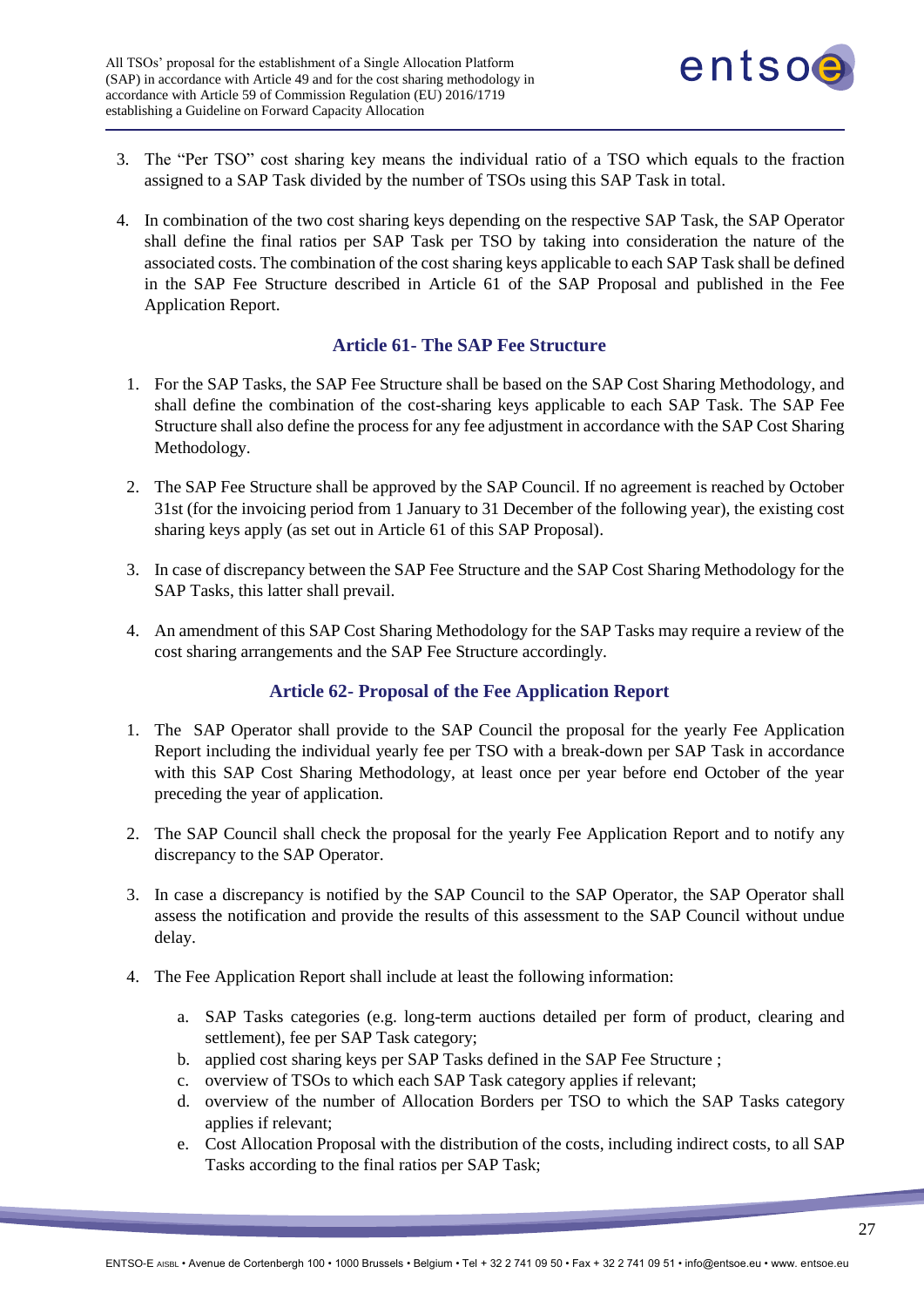

- f. in total the yearly fee per TSO with a breakdown per SAP Task; and
- g. all the related supporting tables and documents.
- 5. The proposal for the Fee Application Report shall provide a transparent overview of the cost allocation and the split of costs over the respective SAP Tasks.

# **Article 63- Extraordinary Update of the Fee Application Report**

- <span id="page-27-0"></span>1. The SAP Operator may, in exceptional circumstances adjust the fees during the year of application of the Fee Application Report and shall provide TSOs with detailed justification for the fee adjustment. The SAP Operator shall inform in such a case the SAP Council by providing a proposal for an updated Fee Application Report.
- 2. After the proposal for the updated Fee Application Report is provided, the SAP Council shall check within ten (10) working days as defined in the SAP CA whether the application of the SAP Cost Sharing Methodology and the SAP Fee structure resulted in a correct calculation of the individual TSO's fee and to notify any discrepancy to the SAP Operator.
- 3. In case a discrepancy is notified by the SAP Council, the SAP Operator shall then assess the notification and provide the results of this assessment to the SAP Council without undue delay and at the latest within ten (10) working days as defined in the SAP CA. After the checking procedure described above is completed, the final updated Fee Application Report shall be attached to the SAP CA.
- 4. The fee adjustment shall always comply with the latest SAP Cost Sharing Methodology approved in accordance with the FCA Regulation.
- 5. In case one or more of the following changes occur:
	- a. a change in the number or list of the Allocation Borders ;
	- b. number of TSOs acquiring a fulfilment of a SAP Task; and/or
	- c. yearly adaptation based on budget for next year and different allocation for indirect costs,

the SAP Operator shall perform a recalculation of the fees and shall propose the adaptation of the fee structure including a date from which the recalculation comes into force. The SAP Operator shall notify the SAP Council about the decision. When notified the members of the SAP Council shall check within ten (10) working days the correct application of the updated individual contribution.

## **Article 64- Amendments of the SAP Cost Sharing Methodology**

- <span id="page-27-1"></span>1. In case of a request for amendment of the SAP Cost Sharing Methodology in accordance with the FCA Regulation, all TSOs shall consult the SAP Operator on any such amendment.
- 2. After the amendment of this SAP Cost Sharing Methodology in accordance with the FCA Regulation, all TSOs shall notify the SAP Operator of the amendment as well as how the input provided by the SAP Operator was considered.

## <span id="page-27-2"></span>**Article 65 Relationship to other rules**